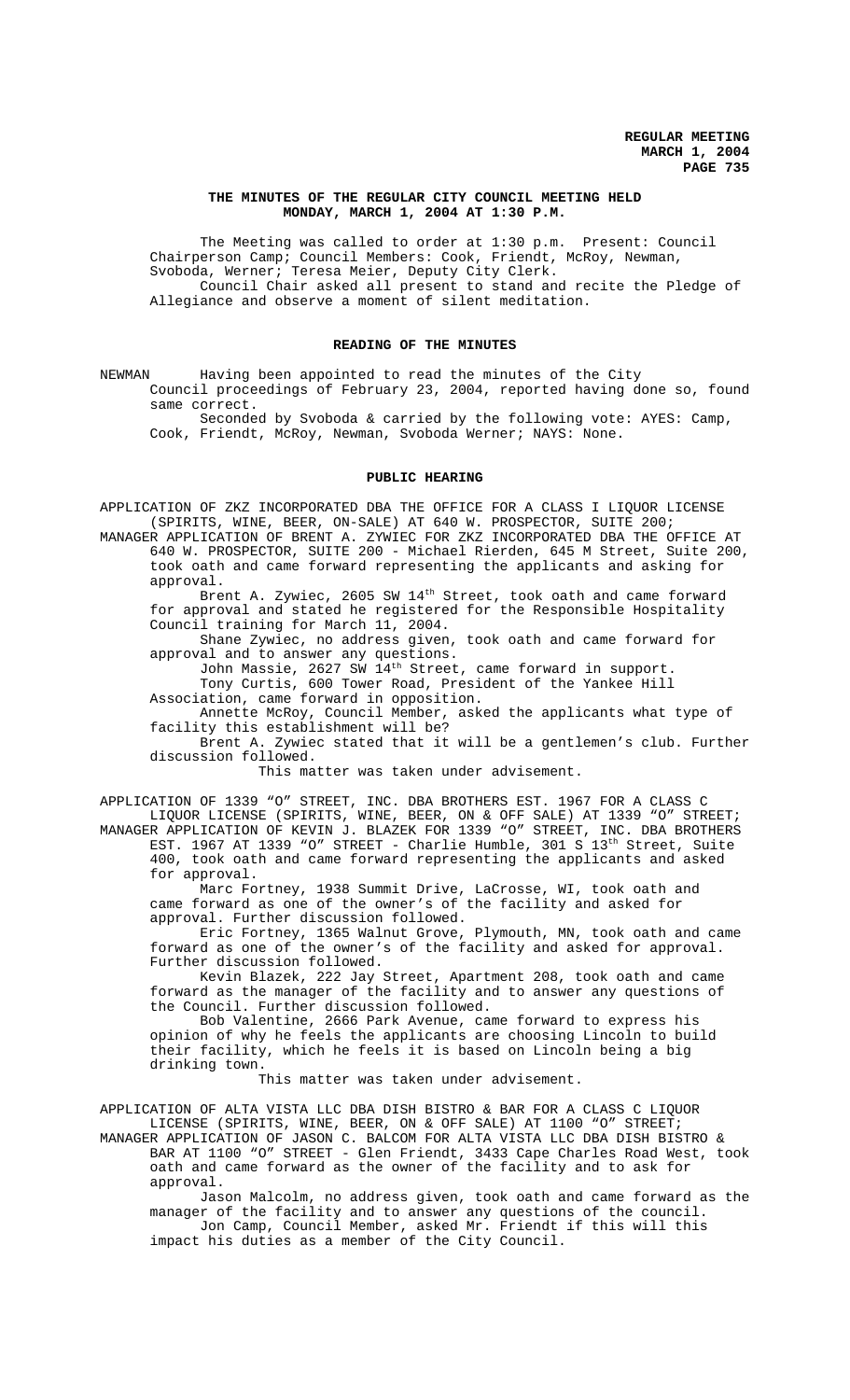Mr. Friendt stated that it would not.

Mr. Camp asked if this facility would be smoking or nonsmoking.

Mr. Friendt replied that it would be a non-smoking facility.

This matter was taken under advisement.

VACATION 03014 - VACATING A PORTION OF THE EAST WEST ALLEY FROM VACATED SOUTH 26TH STREET TO SOUTH 27TH STREET, BETWEEN N AND "O" STREETS - Michael Rierden, 645 M Street, Suite 200, came forward on behalf of the applicants asking for approval of this item. Further discussion followed.

Nicole Fleck-Tooze, Special Projects Administrator of Public Works and Utilities, came forward to answer questions of the Council regarding this matter. Further discussion followed.

Dana Roper, City Attorney, came forward to answer questions of the Council regarding this matter. Further discussion followed. Mr. Rierden came forward for rebuttal. Further discussion

followed.

This matter was taken under advisement.

VACATION 03019 - VACATING A PORTION OF WHITEWATER LANE AT NORTH 15TH STREET - Rick Onnen, Engineering Design Consultants, 2200 Fletcher Avenue, Suite 105, came forward asking for approval on this item and to answer any questions. Further discussion followed. This matter was taken under advisement.

VACATION 03022 - VACATING A PORTION OF THE ALLEY ADJACENT TO ROCK N ROLL RUNZA GENERALLY LOCATED AT 14TH AND P STREETS - Rutt Harris, no address given, with Runza National, came forward for approval of this item and to answer questions. Further discussion followed. This matter was taken under advisement.

CHANGE OF ZONE 79HP - APPLICATION OF THE ALPHA XI DELTA BUILDING ASSOCIATION TO DESIGNATE THE ALPHA XI DELTA SORORITY HOUSE AT 1619 R STREET AS A LANDMARK - Ed Zimmer, Planning Department, came forward for approval of this item and to answer any questions.

This matter was taken under advisement.

CHANGE OF ZONE 80HP - APPLICATION OF MICHAEL AND CAROL JAMES TO DESIGNATE THE R..O. STAKE HOUSE AT 145 S. 28TH STREET AS A LANDMARK - Ed Zimmer, Planning Department, came forward for approval and showed a slide show of the designated land and house of this applicant. Further discussion followed.

Glenn Cekal, 1420 C Street, came forward in approval of this item and to express his opinion of the process of approving historical designations. Further discussion followed. This matter was taken under advisement.

APPROVING A LEASE AGREEMENT BETWEEN NEBRASKA GOLF & TURF, NEBRASKA NATIONAL BANK, AND THE CITY FOR THE LEASE OF 225 GOLF CARS AND 14 UTIL1ITY VEHICLES FOR USE BY THE CITY PARKS AND RECREATION DEPARTMENT;

APPROVING A LEASE AGREEMENT BETWEEN NEBRASKA NATIONAL BANK, AND THE CITY FOR GOLF COURSE AND PARK MAINTENANCE EQUIPMENT AT HOLMES AND MAHONEY GOLF COURSES - Steve Hiller, Parks and Recreation Department, came forward for approval and to answer any questions.

COOK Moved to continue the  $2^{nd}$  reading and Public Hearing of Bill #04-35 & Bill #04-36 to next week on 3/8/04.

Seconded by Friendt & carried by the following vote: AYES: Camp, Cook, Friendt, McRoy, Newman, Svoboda, Werner; NAYS: None.

APPOINTING JEANNINE FALTER, BETHINA MOORE, AND BARBARA A. RAMSEY TO THE LINCOLN-LANCASTER WOMEN'S COMMISSION FOR TERMS EXPIRING JANUARY 1, 2006, JANUARY 1, 2006, AND JANUARY 1, 2005, RESPECTIVELY - Bob Valentine, 2660 Park Avenue, came forward in opposition of this item and expressed his opinion on how there should be more stay-at-home mother's representing the Lincoln-Lancaster Women's Commission. Further discussion followed. Bonnie Coffey, Lincoln Women's Commission, came forward to answer questions of the council. Further discussion followed.

Lela Shanks, 2761 Randolph Street, came forward to speak on behalf of herself as a stay-at-home mother and expressed her opinion of Mr. Valentine's statements. Further discussion followed.

Glenn Cekal, 1420 C Street, came forward to express his opinion of Mr. Valentine's statements.

This matter was taken under advisement.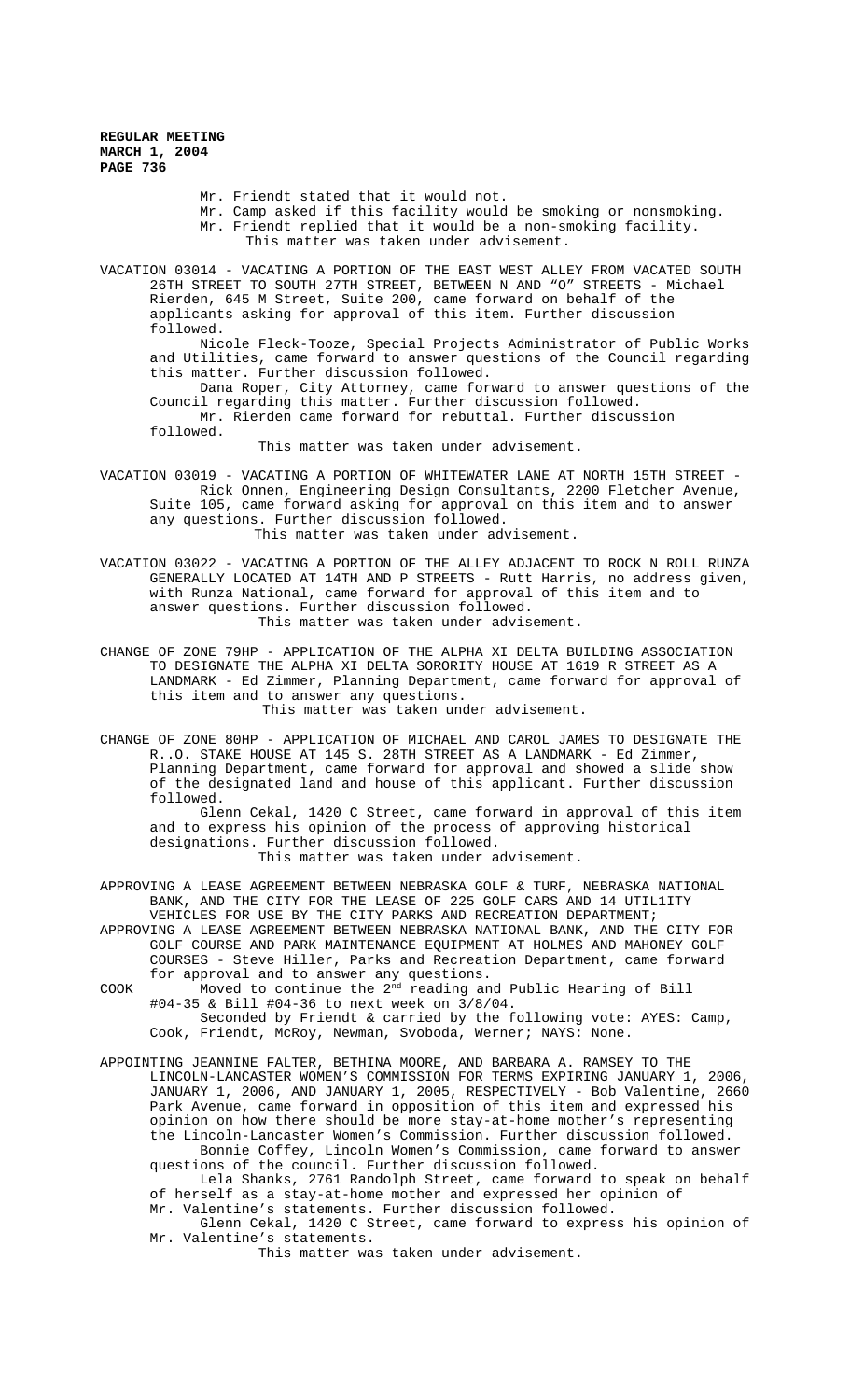USE PERMIT 106A - APPLICATION OF ONE VISTA LLC TO AMEND USE PERMIT 106 TO INCLUDE ADDITIONAL LAND, RELOCATE ACCESS, PROVIDE A PRIVATE ROADWAY, ADD A SIGN, AND DECREASE THE REQUIRED PARKING FROM 148 TO 80 STALLS, ON PROPERTY GENERALLY LOCATED AT 65TH STREET AND PIONEERS BLVD - Mark Hunzeker, 1045 Lincoln Mall, Suite 200, came forward asking for approval on behalf of the applicant and to answer any questions. Further discussion followed.

This matter was taken under advisement.

DIRECTING SUBMITTAL TO THE QUALIFIED ELECTORS OF THE CITY A PROPOSED CHARTER AMENDMENT AMENDING ART. IV, SEC. 7 TO PROVIDE THAT AN INDEPENDENT COMMITTEE COMPOSED OF CITIZENS WITH EXPERTISE IN BUSINESS, LEGAL, GOVERNMENTAL, AND PERSONNEL MATTERS, APPOINTED BY THE MAYOR, SHALL MAKE A RECOMMENDATION AS TO THE APPROPRIATE SALARY OF THE CITY COUNCIL MEMBERS, INCLUDING BENEFITS, AND TO FURTHER PROVIDE THAT SUCH RECOMMENDATION MAY BE APPROVED AS PART OF THE ANNUAL BUDGET RESOLUTION, PROVIDED THAT NO INCREASE IN SALARY SHALL TAKE EFFECT UNTIL AFTER THE SUCCEEDING CITY GENERAL ELECTION - Dana Roper, City Attorney, was asked to come forward to answer questions of the Council. Further discussion followed.

Bob Valentine, 2660 Park Avenue, came forward in support and to express his opinion on the salary of the City Council members. This matter was taken under advisement.

ACCEPTING THE REPORT OF NEW AND PENDING CLAIMS AGAINST THE CITY AND APPROVING DISPOSITION OF CLAIMS SET FORTH THEREIN FOR THE PERIOD OF FEBRUARY 1 - 15, 2004 - Nathan Thomas, 2835 Fletcher Avenue, Apartment 79, came forward to appeal the denial of his claim. Further discussion followed. This matter was taken under advisement.

CHANGE OF ZONE 3429 - APPLICATION OF WILLIAM KREIN FOR A CHANGE OF ZONE FROM R-4 RESIDENTIAL DISTRICT TO R-T RESIDENTIAL TRANSITION DISTRICT ON PROPERTY GENERALLY LOCATED AT S. 56<sup>TH</sup> STREET AND PINE LAKE ROAD;

SPECIAL PERMIT 1713B - APPLICATION OF WILLIAM KREIN TO AMEND THE BOUNDARIES OF ASPEN 3RD ADDITION COMMUNITY UNIT PLAN AND ADD TEN RESIDENTIAL LOTS FOR A TOTAL OF 205 SINGLE FAMILY, TOWNHOUSE, AND MULTI-FAMILY UNITS ON PROPERTY GENERALLY LOCATED AT S. 56<sup>TH</sup> STREET AND PINE LAKE ROAD;

USE PERMIT 155 - APPLICATION OF WILLIAM KREIN TO CONSTRUCT NINE 5,000 SQ. FT. OFFICE BUILDINGS ON PROPERTY GENERALLY LOCATED AT S. 56TH STREET AND PINE LAKE ROAD;

COOK Moved to place Bill Number's 04-13, 04R-12 & 04R-13 on pending with no date certain.

Seconded by Friendt & carried by the following vote: AYES: Camp, Cook, Friendt, McRoy, Newman, Svoboda, Werner; NAYS: None.

AMENDING TITLE 2 OF THE LINCOLN MUNICIPAL CODE BY CREATING A NEW CHAPTER 2.81 TO PROVIDE FOR LIVING WAGE OF AT LEAST 110% OF THE FEDERAL POVERTY GUIDELINE FOR A FAMILY OF FOUR, OR 100% OF THE FEDERAL POVERTY GUIDELINE IF DESCRIBED HEALTH INSURANCE BENEFITS ARE PAID BY THE EMPLOYER, TO BE ADJUSTED JULY 1 OF EACH YEAR HEREAFTER - Lela Shanks, 2761 Randolph Street, came forward in support.

Scott Miller, 7041 Woody Creek Lane, President of Telesis Inc., came forward in opposition. Further discussion followed. Carol Yoakum, 1145 Rose Street, Apartment A, came forward in

support. Cassandra Stauduhar, 5631 S.  $48<sup>th</sup>$  Street, Suite 220, came forward

on behalf of Attorney Ward F. Hoppe in opposition. Further discussion followed.

Rick Carter, 740 Rutland Drive, Apartment 805, came forward on behalf of Human Services Federation Association in support. Further discussion followed.

Tom Lorenz, 226 Centennial Mall South, Executive Director of Pershing Center, came forward in opposition. Further discussion followed.

Clint Burge, 5701 S. 112<sup>th</sup> Street, on behalf of International Brotherhood of Electrical Workers, came forward in support. Further discussion followed.

John Cederberg, 1248 "O" Street, Suite 760, came forward in opposition and he also left a letter with the Deputy Clerk with corrections to his letter that he submitted last week. Further discussion followed.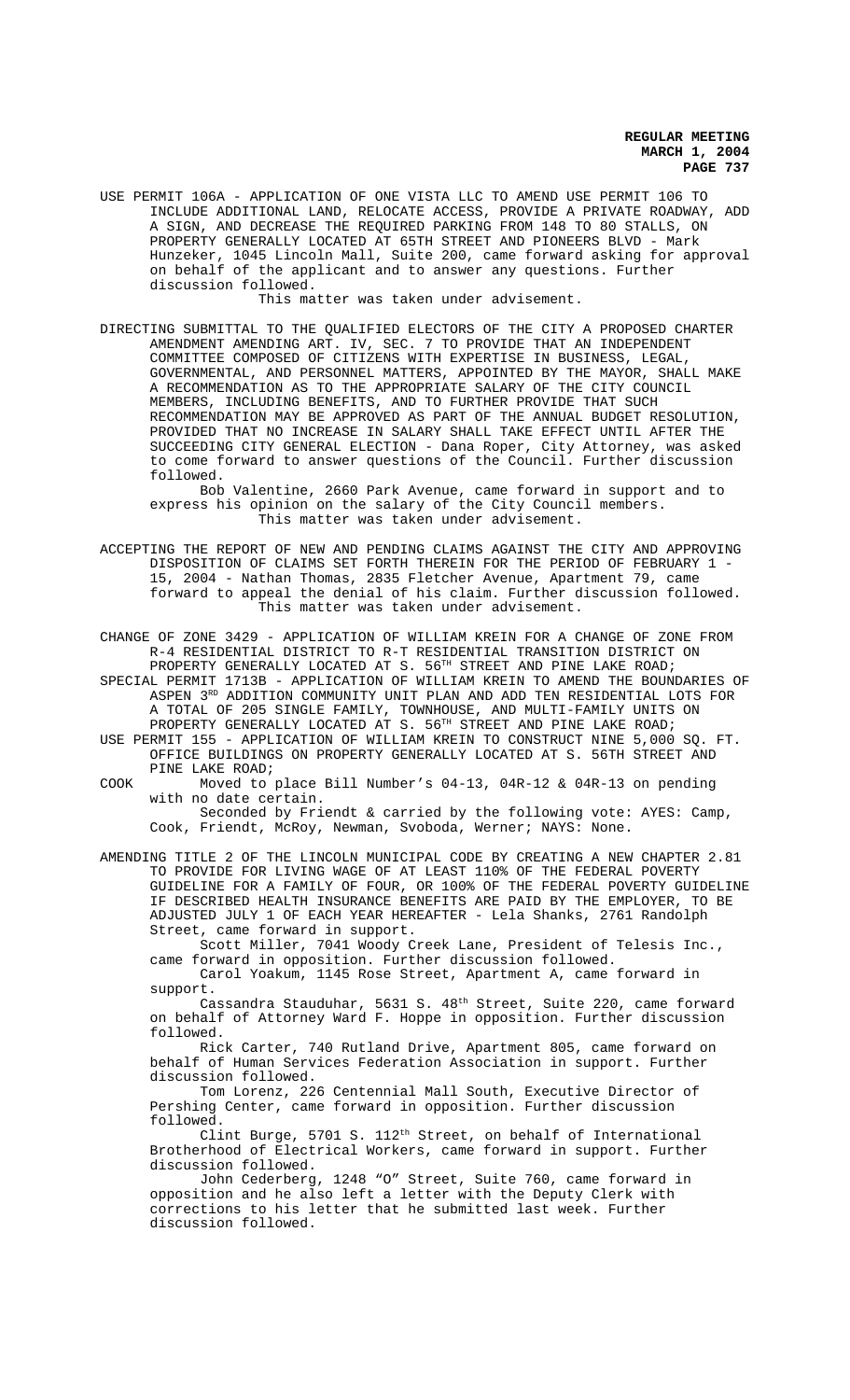> Jerry Gulizia, 3612 Worthington Avenue, President of International Brotherhood of Electrical Workers, came forward in support. Further discussion followed.

#### **\*\*TOOK BREAK 4:30 P.M. RECONVENED 4:45 P.M.**\*\*

Ian Russell, 540 N. 16<sup>th</sup> Street, Room 209, University of Nebraska student, came forward in support.

Charlie Claus, 8411 Pinedale Avenue, representing the Lincoln Independent Business Association, came forward in opposition. Bob Valentine, 2666 Park Avenue, came forward in opposition.

Further discussion followed.

The Deputy Clerk read a letter submitted by Barry Ruben, the Executive Director of the Nebraska Democrats, which he submitted on behalf of the Nebraska Democratic Party in support of this ordinance. Milo Mumgaard, 4931 Bunker Hill Road, Executive Director of Nebraska Appleseed, came forward for rebuttal. Further discussion followed.

This matter was taken under advisement.

#### **MISCELLANEOUS BUSINESS**

Steve Flanders, 6420 East Shore Drive, came forward to discuss the topic of construction of water meters for residential construction. Nicole Fleck-Tooze, Special Projects Administrator of Public Works and Utilities, came forward to answer questions of the Council regarding this matter.

This matter was taken under advisement.

# **\*\* END OF PUBLIC HEARING \*\***

# **COUNCIL ACTION**

#### **LIQUOR RESOLUTIONS**

APPLICATION OF ZKZ INCORPORATED DBA THE OFFICE FOR A CLASS I LIQUOR LICENSE (SPIRITS, WINE, BEER, ON-SALE) AT 640 W. PROSPECTOR, SUITE 200 - DEPUTY CLERK read the following resolution, introduced by Jonathan Cook, who moved its adoption for denial:<br>A-82594 BE IT RESOLVED by the Ci

BE IT RESOLVED by the City Council of the City of Lincoln, Nebraska:

That after hearing duly had as required by law, consideration of the facts of this application, the Nebraska Liquor Control Act, and the pertinent City ordinances, the City Council recommends that the application of ZKZ Incorporated dba The Office for a Class "I" liquor license for the license period ending April 30, 2004, at 640 W. Prospector, suite 200, Lincoln, Nebraska, be refused for the following reasons:

The City Council has determined that the existing population of the City of Lincoln and the projected population growth of the City of Lincoln and within the area to be served are inadequate to support the proposed license.

2. The City Council has determined that the existing licenses are adequately serving the area.

3. The City Council has determined that issuance of the license would not be compatible with the nature of the neighborhood.

4. The applicant has not demonstrated the propriety of the issuance of such license.

5. The issuance of the license will not be required by the present or future public convenience and necessity.

BE IT FURTHER RESOLVED that the City Clerk is directed to transmit a copy of this resolution to the Nebraska Liquor Control Commission. Introduced by Jonathan Cook

Seconded by McRoy & carried by the following vote: AYES: Camp, Cook, Friendt, McRoy, Newman, Svoboda, Werner; NAYS: None.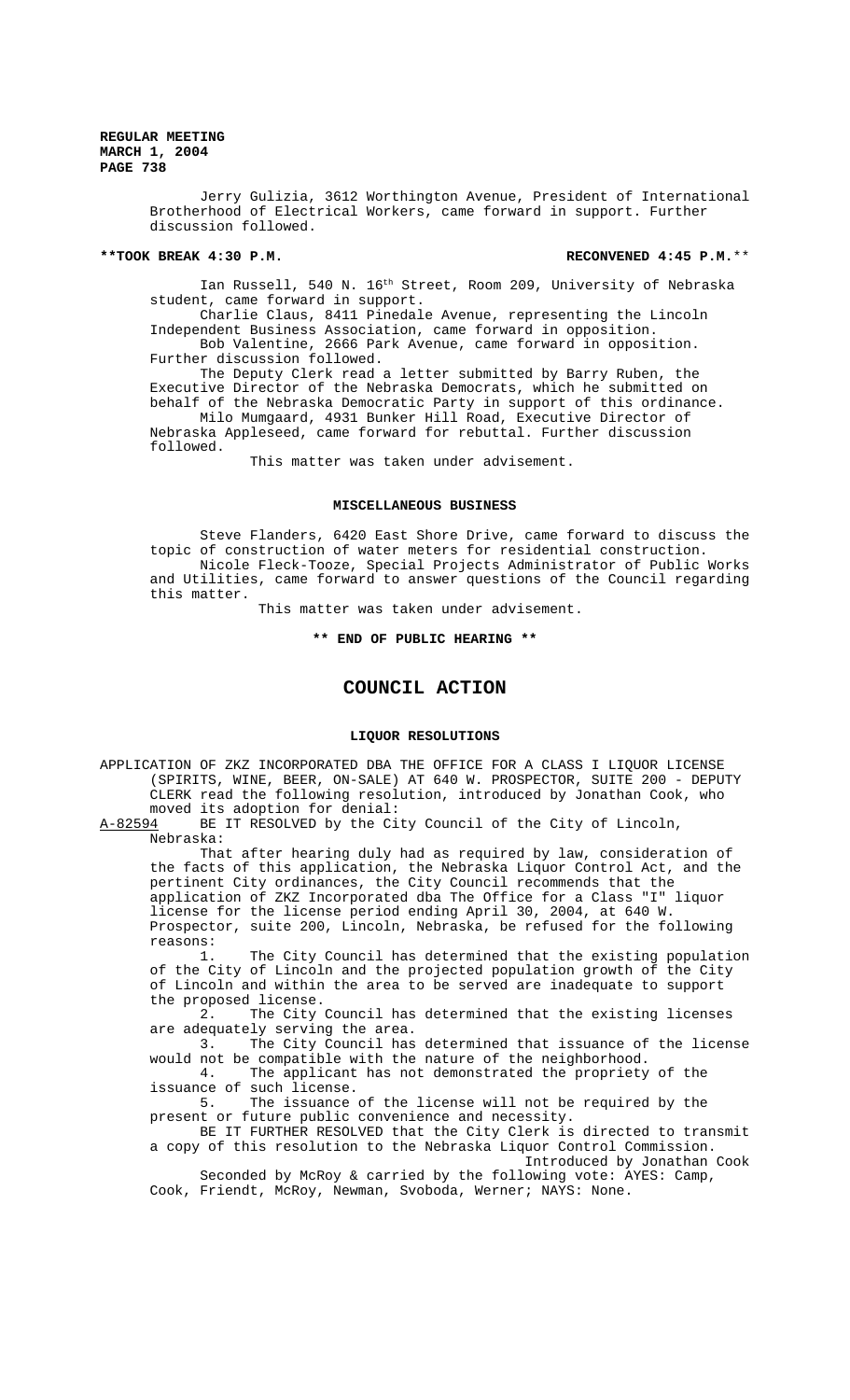MANAGER APPLICATION OF BRENT A. ZYWIEC FOR ZKZ INCORPORATED DBA THE OFFICE AT 640 W. PROSPECTOR, SUITE 200 - DEPUTY CLERK read the following resolution, introduced by Jonathan Cook, who moved its adoption for denial:

A-82595 BE IT RESOLVED by the City Council of the City of Lincoln, Nebraska:

That after hearing duly had as required by law, consideration of the facts of this application, the Nebraska Liquor Control Act, and the pertinent City ordinances, the City Council recommends that the application of Brent A. Zywiec as manager of ZKZ Incorporated dba "The Office" located at 640 W. Prospector, Suite 200, Lincoln, Nebraska, be denied. The City Clerk is directed to transmit a copy of this resolution to the Nebraska Liquor Control Commission.

Introduced by Jonathan Cook Seconded by Friendt & carried by the following vote: AYES: Camp, Cook, Friendt, McRoy, Newman, Svoboda, Werner; NAYS: None.

APPLICATION OF 1339 "O" STREET, INC. DBA BROTHERS EST. 1967 FOR A CLASS C LIQUOR LICENSE (SPIRITS, WINE, BEER, ON & OFF SALE) AT 1339 "O" STREET - DEPUTY CLERK read the following resolution, introduced by Glenn Friendt,

who moved its adoption for approval:<br>A-82596 BE IT RESOLVED by the City Cour BE IT RESOLVED by the City Council of the City of Lincoln, Nebraska:

That after hearing duly had as required by law, consideration of the facts of this application, the Nebraska Liquor Control Act, and the pertinent City ordinances, the City Council recommends that the application of 1339 "O" Street, Inc. dba Brothers Est. 1967 for a Class "C" liquor license at 1339 O Street, Lincoln, Nebraska, for the license period ending October 31, 2004, be approved with the condition that the premise complies in every respect with all city and state regulations. The City Clerk is directed to transmit a copy of this resolution to the Nebraska Liquor Control Commission.

Introduced by Glenn Friendt Seconded by Svoboda & carried by the following vote: AYES: Camp, Cook, Friendt, McRoy, Newman, Svoboda, Werner; NAYS: None.

MANAGER APPLICATION OF KEVIN J. BLAZEK FOR 1339 "O" STREET, INC. DBA BROTHERS EST. 1967 AT 1339 "O" STREET - DEPUTY CLERK read the following resolution, introduced by Glenn Friendt, who moved its adoption for approval:

A-82597 WHEREAS, 1339 "O" Street, Inc. dba Brothers Est. 1967 located at 1339 O Street, Lincoln, Nebraska has been approved for a Retail Class "C" liquor license, and now requests that Kevin J. Blazek be named manager;

WHEREAS, Kevin J. Blazek appears to be a fit and proper person to manage said business.

NOW, THEREFORE, BE IT RESOLVED by the City Council of the City of Lincoln, Nebraska:

That after hearing duly had as required by law, consideration of the facts of this application, the Nebraska Liquor Control Act, and the pertinent City ordinances, the City Council recommends that Kevin J. Blazek be approved as manager of this business for said licensee. The City Clerk is directed to transmit a copy of this resolution to the Nebraska Liquor Control Commission.

Introduced by Glenn Friendt Seconded by Svoboda & carried by the following vote: AYES: Camp, Cook, Friendt, McRoy, Newman, Svoboda, Werner; NAYS: None.

APPLICATION OF ALTA VISTA LLC DBA DISH BISTRO & BAR FOR A CLASS C LIQUOR LICENSE (SPIRITS, WINE, BEER, ON & OFF SALE) AT 1100 "O" STREET - DEPUTY CLERK read the following resolution, introduced by Ken Svoboda, who

moved its adoption for approval:<br>A-82598 BE IT RESOLVED by the City BE IT RESOLVED by the City Council of the City of Lincoln, Nebraska:

That after hearing duly had as required by law, consideration of the facts of this application, the Nebraska Liquor Control Act, and the pertinent City ordinances, the City Council recommends that the application of Alta Vista LLC dba Dish Bistro & Bar for a Class "C" liquor license at 1100 O Street, Lincoln, Nebraska, for the license period ending October 31, 2004, be approved with the condition that the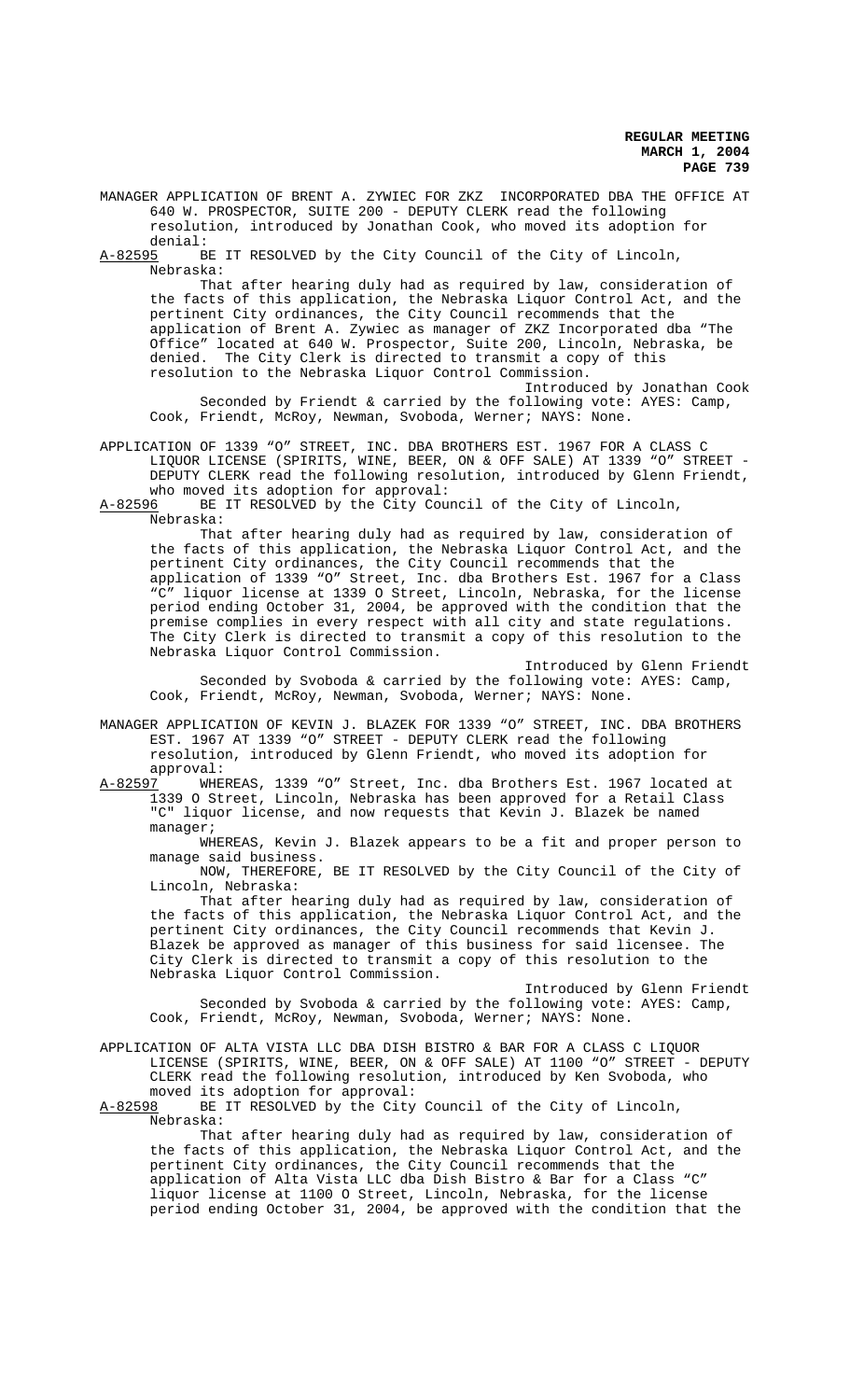> premise complies in every respect with all city and state regulations. The City Clerk is directed to transmit a copy of this resolution to the Nebraska Liquor Control Commission.

Introduced by Ken Svoboda Seconded by McRoy & carried by the following vote: AYES: Camp, Cook, McRoy, Newman, Svoboda, Werner; NAYS: None. CONFLICT OF INTEREST: Friendt.

MANAGER APPLICATION OF JASON C. BALCOM FOR ALTA VISTA LLC DBA DISH BISTRO & BAR AT 1100 "O" STREET - DEPUTY CLERK read the following resolution,

introduced by Ken Svoboda, who moved its adoption for approval:<br>A-82599 WHEREAS, Alta Vista LLC dba Dish Bistro & Bar located at WHEREAS, Alta Vista LLC dba Dish Bistro & Bar located at 1100 O Street, Lincoln, Nebraska has been approved for a Retail Class "C" liquor license, and now requests that Jason C. Balcom be named manager;

WHEREAS, Jason C. Balcom appears to be a fit and proper person to manage said business.

NOW, THEREFORE, BE IT RESOLVED by the City Council of the City of Lincoln, Nebraska:

That after hearing duly had as required by law, consideration of the facts of this application, the Nebraska Liquor Control Act, and the pertinent City ordinances, the City Council recommends that Jason C.<br>Balcom be approved as manager of this business for said licensee. The Balcom be approved as manager of this business for said licensee. City Clerk is directed to transmit a copy of this resolution to the Nebraska Liquor Control Commission.

Introduced by Ken Svoboda Seconded by McRoy & carried by the following vote: AYES: Camp, Cook, McRoy, Newman, Svoboda, Werner; NAYS: None. CONFLICT OF INTEREST: Friendt.

#### **ORDINANCES - 2ND READING**

- VACATION 03014 VACATING A PORTION OF THE EAST WEST ALLEY FROM VACATED SOUTH 26TH STREET TO SOUTH 27TH STREET, BETWEEN N AND O STREETS - DEPUTY CLERK read an ordinance, introduced by Glenn Friendt, an ordinance vacating a portion of the east west alley from vacated South 26<sup>th</sup> Street to South Street, between N and O Streets, and retaining title thereto in the City of Lincoln, Lancaster County, Nebraska, the second time.
- VACATION 03019 VACATING A PORTION OF WHITEWATER LANE AT NORTH 15TH STREET. (REQUEST  $2^{ND}$  &  $3^{RD}$  READINGS  $3/1/04$ ) - DEPUTY CLERK read an ordinance, introduced by Glenn Friendt, an ordinance vacating a portion of Whitewater Lane near North  $15^{\rm th}$  Street, and retaining title thereto in the City of Lincoln, Lancaster County, Nebraska, the second time.
- VACATION 03022 VACATING A PORTION OF THE ALLEY ADJACENT TO ROCK N ROLL RUNZA GENERALLY LOCATED AT 14TH AND P STREETS - DEPUTY CLERK read an ordinance, introduced by Glenn Friendt, an ordinance vacating a portion of the alley adjacent to Rock 'N Roll Runza generally located at 14th and P Streets, and retaining title thereto in the City of Lincoln, Lancaster County, Nebraska, the second time.
- CHANGE OF ZONE 79HP APPLICATION OF THE ALPHA XI DELTA BUILDING ASSOCIATION TO DESIGNATE THE ALPHA XI DELTA SORORITY HOUSE AT 1619 R STREET AS A LANDMARK - DEPUTY CLERK read an ordinance, introduced by Glenn Friendt, an ordinance amending the City of Lincoln District Map attached to and made a part of Title 27 of the Lincoln Municipal Code by designating certain property as a Landmark, the second time.
- CHANGE OF ZONE 80HP APPLICATION OF MICHAEL AND CAROL JAMES TO DESIGNATE THE R.O. STAKE HOUSE AT 145 S. 28TH STREET AS A LANDMARK - DEPUTY CLERK read an ordinance, introduced by Glenn Friendt, an ordinance amending the City of Lincoln District Map attached to and made a part of Title 27 of the Lincoln Municipal Code by designating certain property as a Landmark, the second time.
- STREET NAME CHANGE 04001 RENAMING SOUTH 23RD STREET IN STONE RIDGE ESTATES  $2^{ND}$  ADDITION AND TAMARIN RIDGE ADDITION AS HEREL STREET EXTENDING TO VAVRINA LANE - DEPUTY CLERK read an ordinance, introduced by Glenn Friendt, an ordinance changing the name of South 23<sup>rd</sup> Street, located north of Vavrina Lane in Stone Ridge Estates 2nd Addition and Tamarin Ridge Addition, to Herel Street, as recommended by the Street Name Committee, the second time.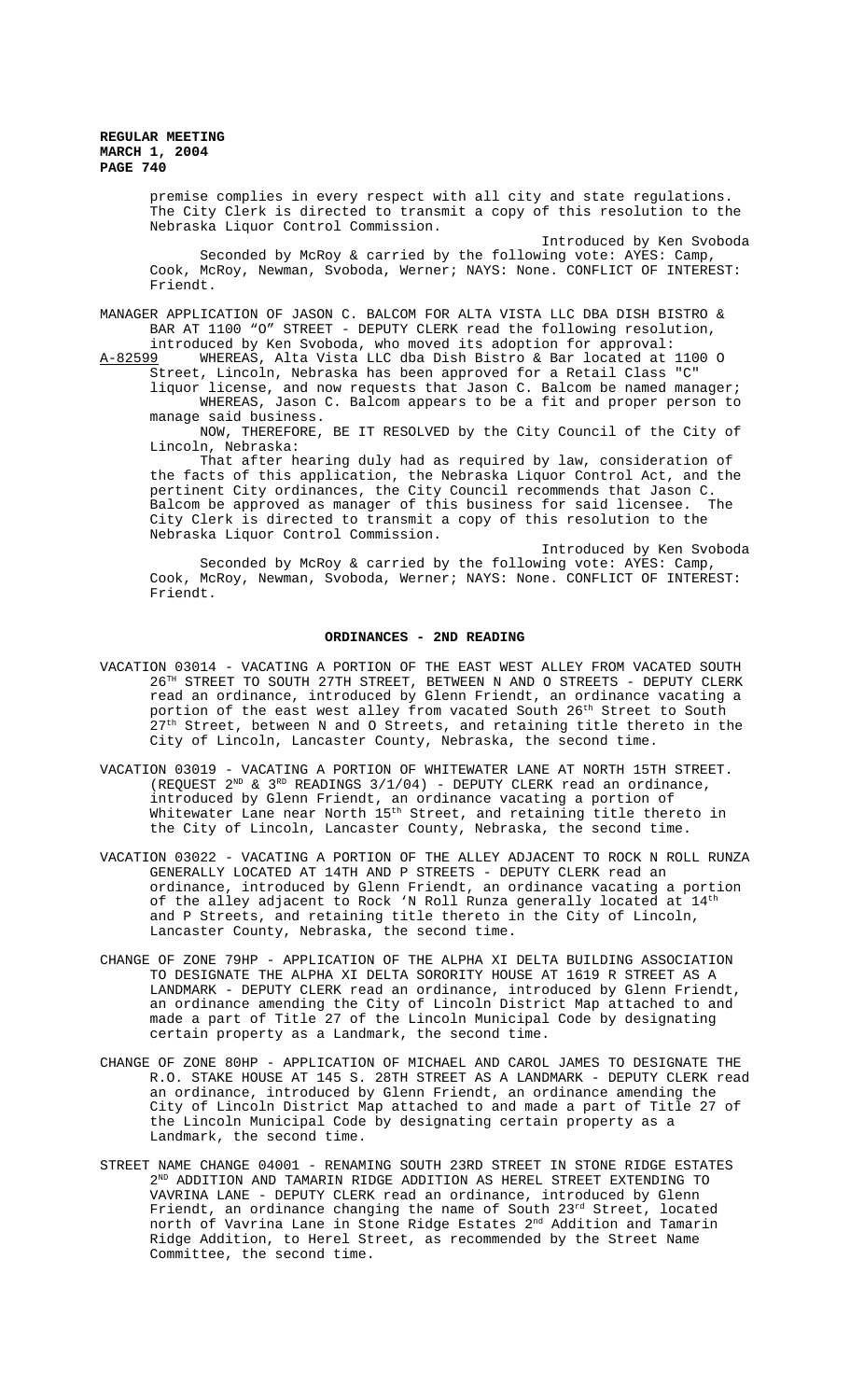APPROVING A LEASE AGREEMENT BETWEEN NEBRASKA GOLF & TURF, NEBRASKA NATIONAL BANK, AND THE CITY FOR THE LEASE OF 225 GOLF CARS AND 14 UTILITY VEHICLES FOR USE BY THE CITY PARKS AND RECREATION DEPARTMENT - PRIOR to reading:

COOK Moved to continue the 2<sup>nd</sup> Reading and Public Hearing of Bill #04-35 to next week on 3/8/04.

Seconded by Friendt & carried by the following vote: AYES: Camp, Cook, Friendt, McRoy, Newman, Svoboda, Werner; NAYS: None.

DEPUTY CLERK Read an ordinance, introduced by Glenn Friendt, an ordinance approving a Lease Agreement between Nebraska Golf & Turf, Nebraska National Bank, and the City for the lease of 225 golf cars and 14 utility vehicles for use by the City Parks and Recreation Department, the second time.

APPROVING A LEASE AGREEMENT BETWEEN NEBRASKA NATIONAL BANK, AND THE CITY FOR GOLF COURSE AND PARK MAINTENANCE EQUIPMENT AT HOLMES AND MAHONEY GOLF COURSES - PRIOR to reading:

COOK Moved to continue the 2nd Reading and Public Hearing of Bill #04-36 to next week on 3/8/04.

Seconded by Friendt & carried by the following vote: AYES: Camp, Cook, Friendt, McRoy, Newman, Svoboda, Werner; NAYS: None.

DEPUTY CLERK Read an ordinance, introduced by Glenn Friendt, an ordinance approving a Lease Agreement between Nebraska National Bank, and the City for golf course and park maintenance equipment at Holmes and Mahoney Golf Courses, the second time.

#### **RESOLUTIONS**

REAPPOINTING ROD ARMSTRONG, JAMES SCHULTZ, JIM LANGTRY, AND SHANNON IDEUS TO THE GOVERNMENT ACCESS AND INFORMATION COMMITTEE FOR TERMS EXPIRING JANUARY 1, 2006, JANUARY 1, 2006, JANUARY 1, 2005, AND JANUARY 1, 2005, RESPECTIVELY - DEPUTY CLERK read the following resolution, introduced by Annette McRoy, who moved its adoption:<br>A-82600 BE IT RESOLVED by the City Counc

BE IT RESOLVED by the City Council of the City of Lincoln, Nebraska:

That the reappointment of the following people to the Government Access and Information Committee for terms as set out below is hereby approved.

| Name:                                                         | Term Expires:               |
|---------------------------------------------------------------|-----------------------------|
| Rod Armstrong                                                 | January 1, 2006             |
| James Schultz                                                 | January 1, 2006             |
| Jim Langtry                                                   | January 1, 2005             |
| Shannon Ideus                                                 | January 1, 2005             |
|                                                               | Introduced by Annette McRoy |
| Concepted by Cool C sounded by the following water AVDO: Comp |                             |

Seconded by Cook & carried by the following vote: AYES: Camp, Cook, Friendt, McRoy, Newman, Svoboda, Werner; NAYS: None.

APPOINTING TRISH OWEN TO THE GOVERNMENT ACCESS AND INFORMATION COMMITTEE FOR A ONE-YEAR TERM EXPIRING JANUARY 1, 2005 - DEPUTY CLERK read the following resolution, introduced by Annette McRoy, who moved its adoption: A-82601 BE IT RESOLVED by the City Council of the City of Lincoln,

Nebraska:

That the appointment of Trish Owen to the Government Access and Information Committee for a one-year term expiring January 1, 2005 is hereby approved.

Introduced by Annette McRoy Seconded by Svoboda & carried by the following vote: AYES: Camp, Cook, Friendt, McRoy, Newman, Svoboda, Werner; NAYS: None.

APPOINTING JEANNINE FALTER, BETHINA MOORE, AND BARBARA A. RAMSEY TO THE LINCOLN-LANCASTER WOMEN'S COMMISSION FOR TERMS EXPIRING JANUARY 1, 2006, JANUARY 1, 2006, AND JANUARY 1, 2005, RESPECTIVELY - DEPUTY CLERK read the following resolution, introduced by Annette McRoy, who moved its adoption:<br>A-82602 BE

BE IT RESOLVED by the City Council of the City of Lincoln, Nebraska:

That the appointment of Jeannine Falter, Bethina Moore and Barbara A. Ramsey to the Lincoln-Lancaster Women's Commission for terms expiring January 1, 2006, January 1, 2006, and January 1, 2005, respective, is hereby approved.

Introduced by Annette McRoy Seconded by Svoboda & carried by the following vote: AYES: Camp, Cook, Friendt, McRoy, Newman, Svoboda, Werner; NAYS: None.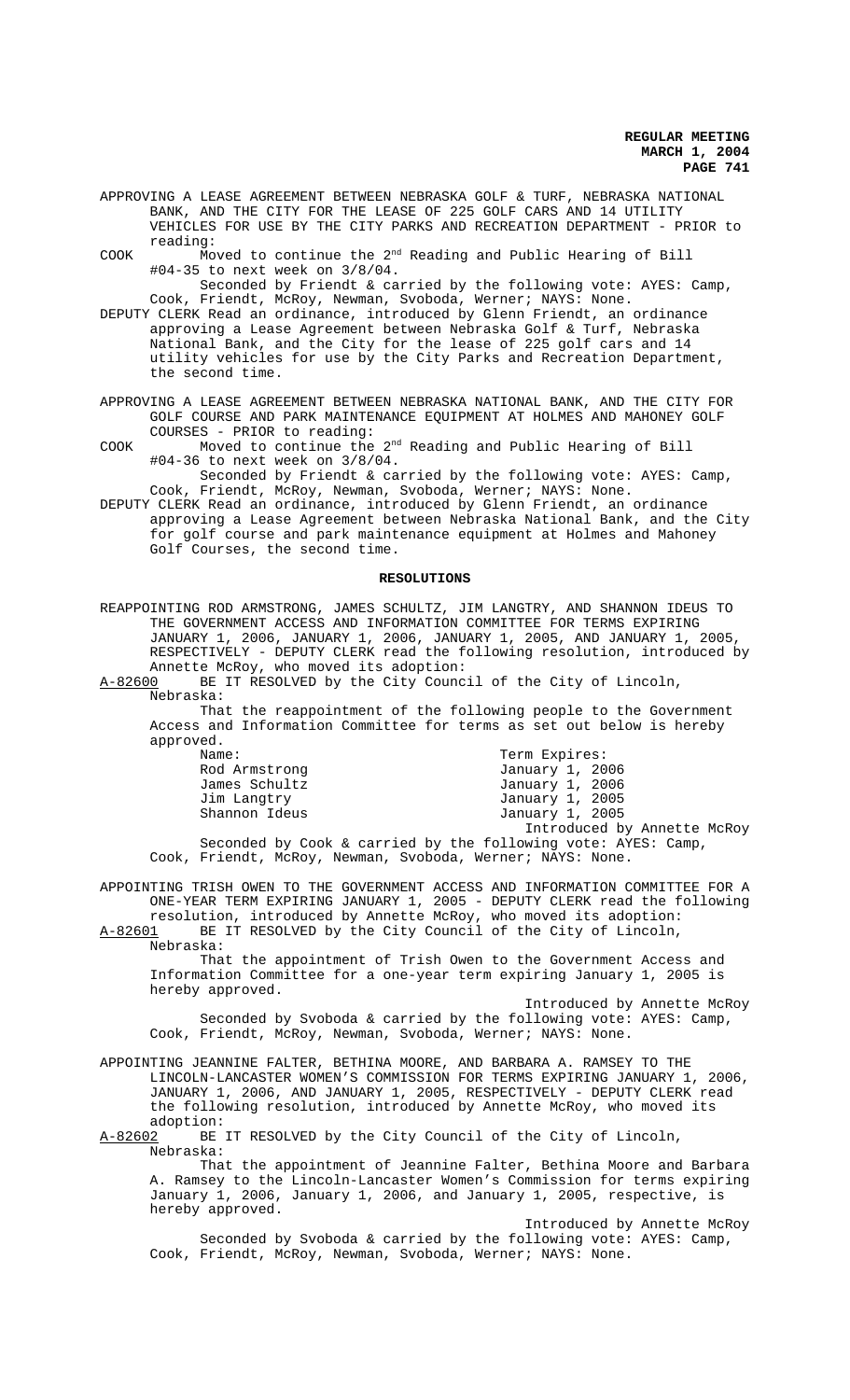AUTHORIZING THE FILING OF APPLICATIONS WITH THE UNITED STATES DEPARTMENT OF TRANSPORTATION FOR FINANCIAL ASSISTANCE DURING FISCAL YEAR 2004 - 2005 - DEPUTY CLERK read the following resolution, introduced by Annette McRoy, who moved its adoption:

A-82603 A resolution authorizing the filing of applications with the United States Department of Transportation for financial assistance during Fiscal Year 2004-2005 (September 1, 2004 - August 31, 2005) under the Urban Mass Transportation Act of 1964, as amended. RECITALS

I

The Secretary of Transportation is authorized to make grants for mass transportation projects. II

A contract between the City of Lincoln and the United States Department of Transportation for financial assistance will impose certain obligations upon the City of Lincoln as an applicant for funding, including the provision by it of the local share of project costs.

III

It is required by the United States Department of Transportation, in accordance with the provisions of Title VI of the Civil Rights Act of 1964, that in connection with the filing of an application for assistance under the Urban Mass Transportation Act of 1964, as amended, the applicant gives an assurance that it will comply with Title VI of the Civil Rights Act of 1964 and the United States Department of Transportation requirements thereunder.

IV

It is the goal of the City of Lincoln, Nebraska, as an applicant, that minority business enterprises be utilized to the fullest extent possible in connection with these projects, and that definitive procedures shall be established and administered to ensure that minority businesses shall have the maximum feasible opportunity to compete for contracts when procuring construction contracts, supplies, equipment contracts, or consultant and other services.

NOW, THEREFORE, BE IT RESOLVED by the City Council of the City of Lincoln, Nebraska:

1. That the Mayor is authorized to execute and file applications on behalf of the City of Lincoln with the United States Department of Transportation for financial assistance to aid in the financing of planning and technical studies, research, or capital assistance projects, or both, pursuant to Sections 3, 3(a) (1) (c), 4(1), 6, 8 and 9 of the Urban Mass Transportation Act of 1964, as amended.

2. That the Mayor is authorized to execute and file with such applications an assurance or any other document required by the United States Department of Transportation effectuating the purposes of Title VI of the Civil Rights Act of 1964.<br>3. That the Mayor is autho:

That the Mayor is authorized to set forth and execute affirmative minority business policies in connection with the project's procurement needs.

4. That the City's Director of Public Works & Utilities is authorized to furnish such additional information as the United States Department of Transportation may require in connection with the application for the financial assistance.

5. That the Mayor is authorized to execute grant agreements, and amendments and addendums thereto, on behalf of the City of Lincoln with the United States Department of Transportation, and such other documents as may be necessary, for aid in the financing of the planning and capital assistance program of projects.

Introduced by Annette McRoy Seconded by Svoboda & carried by the following vote: AYES: Camp, Cook, Friendt, McRoy, Newman, Svoboda, Werner; NAYS: None.

- USE PERMIT 106A APPLICATION OF ONE VISTA LLC TO AMEND USE PERMIT 106 TO INCLUDE ADDITIONAL LAND, RELOCATE ACCESS, PROVIDE A PRIVATE ROADWAY, ADD A SIGN, AND DECREASE THE REQUIRED PARKING FROM 148 TO 80 STALLS, ON PROPERTY GENERALLY LOCATED AT 65TH STREET AND PIONEERS BLVD - DEPUTY CLERK read the following resolution, introduced by Annette McRoy, who moved its adoption:
- A-82604 WHEREAS, One Vista, L.L.C. has submitted an application in accordance with Section 27.27.080 of the Lincoln Municipal Code designated as Use Permit No. 106A for authority to amend Use Permit 106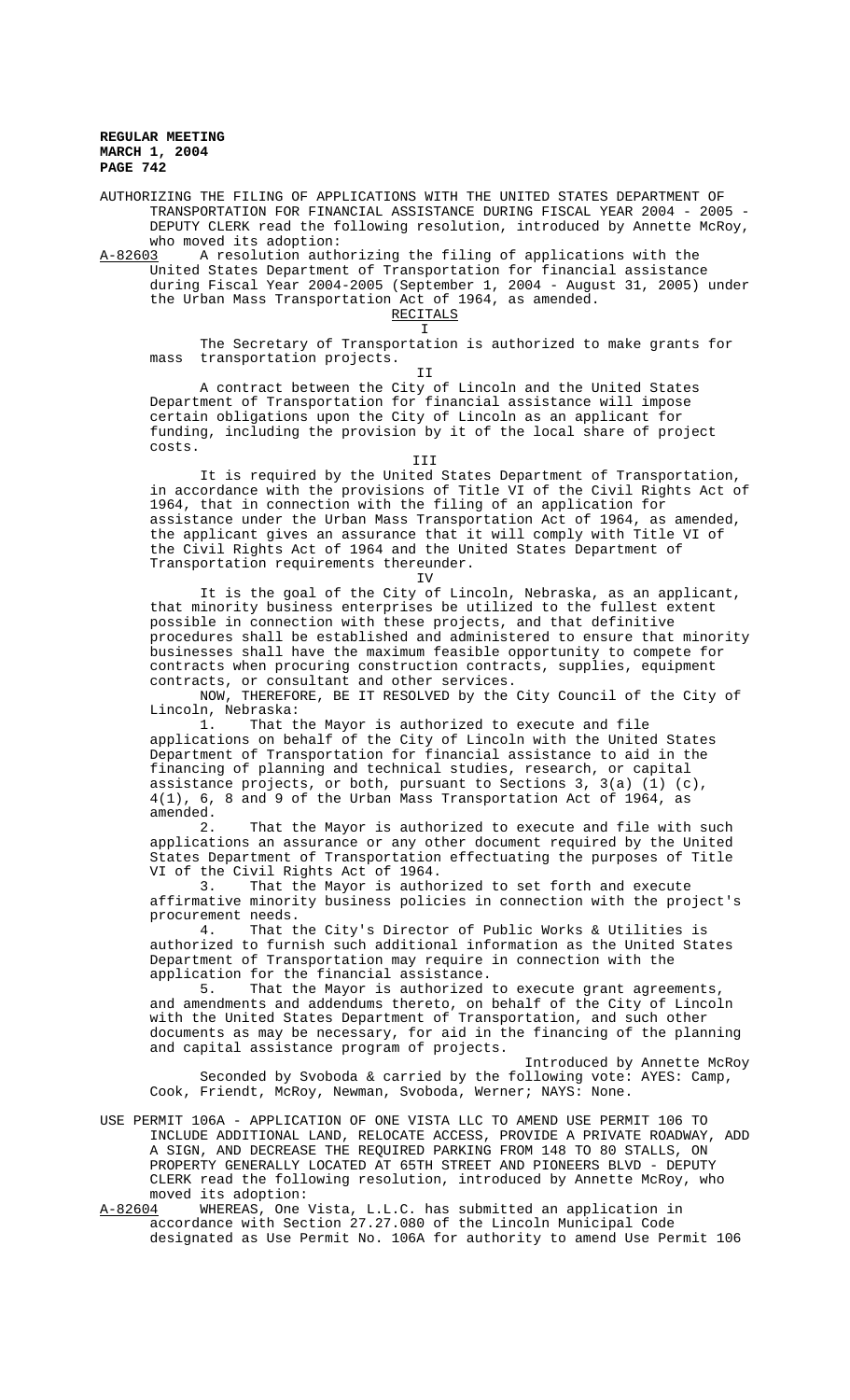to include additional land, relocate access, add a sign and decrease the required parking from 148 stalls to 80 stalls on property generally located at 65th Street and Pioneers Blvd., and legally described to wit:

Lot 79 I.T. and the remaining portion of Lot 80 I.T., located in the Southeast Quarter of Section 4, Township 9 North, Range 6 East of the 6th P.M., Lancaster County, Nebraska;

WHEREAS, the real property adjacent to the area included within the site plan for this will not be adversely affected; and

WHEREAS, said site plan together with the terms and conditions hereinafter set forth are consistent with the intent and purpose of Title 27 of the Lincoln Municipal Code to promote the public health, safety, and general welfare.

NOW, THEREFORE, BE IT RESOLVED by the City Council of the City of Lincoln, Nebraska:

That the application of One Vista, L.L.C., hereinafter referred to as "Permittee", to amend Use Permit 106 to include additional land, relocate access, add a sign and decrease the required parking from 148 stalls to 80 stalls on the property legally described above be and the same is hereby granted under the provisions of Section 27.27.080 of the Lincoln Municipal Code upon condition that construction and operation of said office building be in strict compliance with said application, the site plan, and the following additional express terms, conditions, and requirements:

1. This permit approves an increase in land area, the relocation of access to Pioneers Boulevard, a sign location, and a reduction in the required number of parking stalls from 148 to 80, provided prior to the Building and Safety Department issuing a change in occupancy the then applicable minimum required parking stalls shall have been constructed.

2. Before receiving building permits:

- a. The Permittee must submit an acceptable, revised and reproducible final plan and five copies.
- b. The construction plans must conform to the approved plans.
- c. Final plats within the area of this use permit must be approved by the City.

3. All development and construction must be completed in conformance with the approved plans.<br>4. All privately-owned impr

All privately-owned improvements must be permanently

maintained by the Permittee.<br>5. The site plan ap The site plan approved by this permit shall be the basis for all interpretations of setbacks, yards, locations of buildings, location of parking and circulation elements, and similar matters.

6. The terms, conditions, and requirements of this resolution shall be binding and obligatory upon the Permittee, its successors and assigns. The building official shall report violations to the City Council which may revoke this use permit or take such other action as may be necessary to gain compliance.

7. The Permittee shall sign and return the City's letter of acceptance to the City Clerk within 30 days following approval of this use permit, provided, however, said 30-day period may be extended up to six months by administrative amendment. The City Clerk shall file a copy of the resolution approving this use permit and the letter of acceptance with the Register of Deeds, filing fees therefor to be paid in advance by the Permittee.

8. The site plan as approved with this resolution voids and supersedes all previously approved site plans, however, all resolutions approving previous permits remain in force unless specifically amended by this resolution.

Introduced by Annette McRoy Seconded by Svoboda & carried by the following vote: AYES: Camp, Cook, Friendt, McRoy, Newman, Svoboda, Werner; NAYS: None.

DIRECTING SUBMITTAL TO THE QUALIFIED ELECTORS OF THE CITY A PROPOSED CHARTER AMENDMENT AMENDING ART. IV, SEC. 7 TO PROVIDE THAT AN INDEPENDENT COMMITTEE COMPOSED OF CITIZENS WITH EXPERTISE IN BUSINESS, LEGAL, GOVERNMENTAL, AND PERSONNEL MATTERS, APPOINTED BY THE MAYOR, SHALL MAKE A RECOMMENDATION AS TO THE APPROPRIATE SALARY OF THE CITY COUNCIL MEMBERS, INCLUDING BENEFITS, AND TO FURTHER PROVIDE THAT SUCH RECOMMENDATION MAY BE APPROVED AS PART OF THE ANNUAL BUDGET RESOLUTION, PROVIDED THAT NO INCREASE IN SALARY SHALL TAKE EFFECT UNTIL AFTER THE SUCCEEDING CITY GENERAL ELECTION - DEPUTY CLERK read the following resolution, introduced by Annette McRoy, who moved its adoption: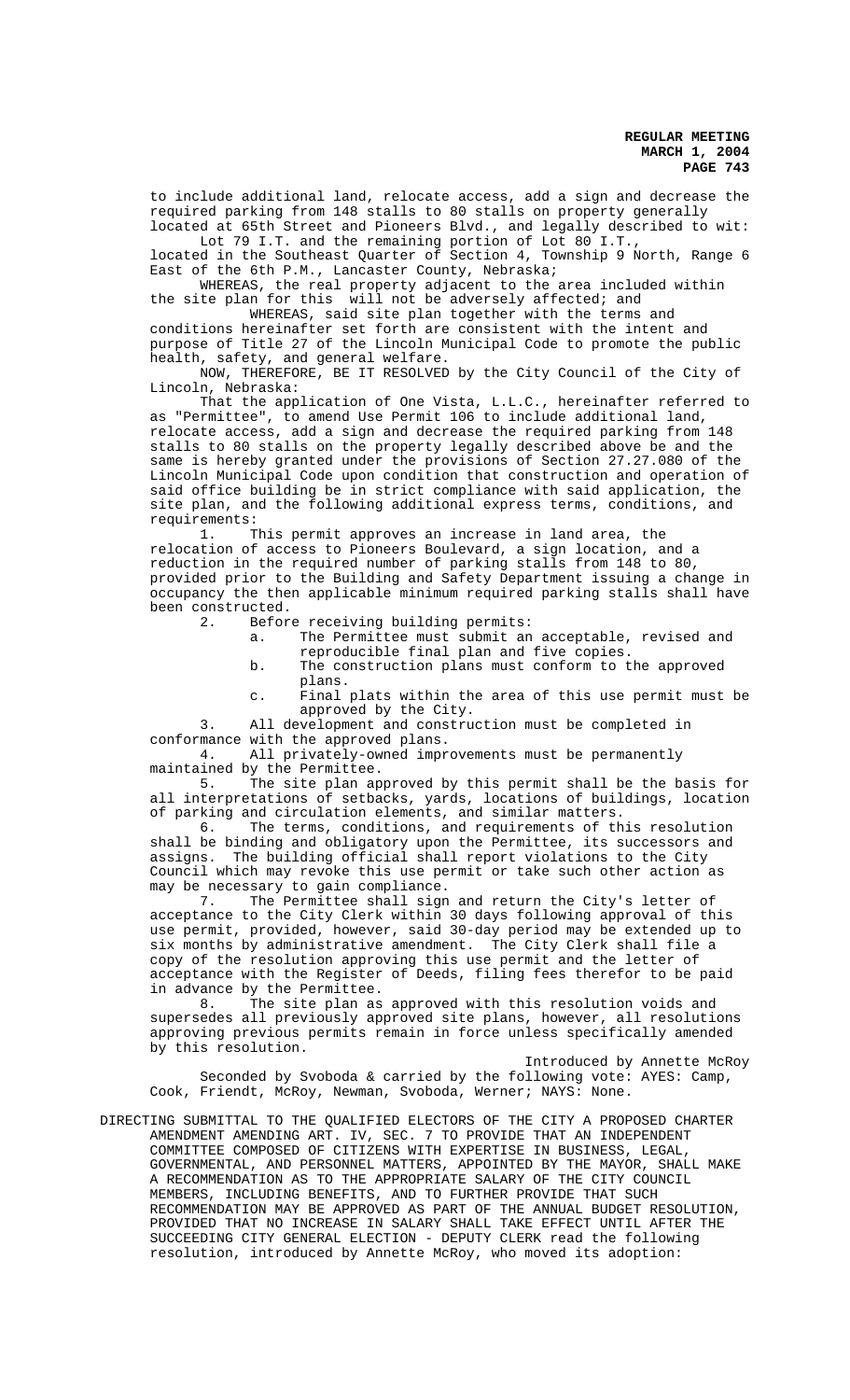A-82593 WHEREAS, under the provisions of Article XI, Section 4, of the Constitution of the State of Nebraska, a proposed Charter amendment may be submitted to a vote of the qualified electors at an election proposed by the City Council of the City of Lincoln, Nebraska:

NOW, THEREFORE, BE IT RESOLVED by the City Council of the City of Lincoln, Nebraska:

1. That at the primary election to be held on Tuesday, the eleventh day of May, 2004, there shall be submitted to a vote of the qualified electors of the City of Lincoln, Nebraska, for adoption or rejection, the following proposed amendment to the Charter of the City<br>of Lincoln: CHARTER AMENDMENT CHARTER AMENDMENT

Amend Article IV Section 7 of the Charter to provide that an independent committee of citizens with expertise in business, legal, governmental, and personnel matters, appointed by the mayor, shall make a recommendation as to the appropriate salary of the city council members, including benefits, and to further provide that such recommendation may be approved as part of the annual budget resolution, provided that no change in salary shall take effect until after the succeeding city general election.<br>**Sec. 7.** Compensation.

**Sec. 7. Compensation.** Effective May 15, 1995, each member of the city council shall receive an annual salary of not more than twelve thousand dollars (\$12,000.00). An independent committee of citizens with expertise in business, legal, governmental, and personnel matters, appointed by the mayor, shall make a recommendation as to the appropriate salary of the city council members, including benefits. Such recommendation may be approved as part of the annual budget resolution, provided that no change in salary shall take effect until after the succeeding city general election. The annual salary of the mayor for each term of office shall be established by resolution of the city council adopted not later than the first day of January immediately preceding the beginning of a new mayoral term of office. Neither the mayor nor any of the councilmen members shall be eligible to hold any other paid office or employment in the city government.

Said amendment shall be submitted to the qualified electors as a Charter amendment of Article IV, Section 7 on the ballot and shall be printed on said ballot in the following form:

"CHARTER AMENDMENT -- AMEND ARTICLE IV, SECTION 7 OF THE CHARTER TO PROVIDE THAT AN INDEPENDENT COMMITTEE OF CITIZENS WITH EXPERTISE IN BUSINESS, LEGAL, GOVERNMENTAL, AND PERSONNEL MATTERS, APPOINTED BY THE MAYOR, SHALL MAKE A RECOMMENDATION AS TO THE APPROPRIATE SALARY OF THE CITY COUNCIL MEMBERS, INCLUDING BENEFITS, AND TO FURTHER PROVIDE THAT SUCH RECOMMENDATION MAY BE APPROVED AS PART OF THE ANNUAL BUDGET RESOLUTION, PROVIDED THAT NO CHANGE IN SALARY SHALL TAKE EFFECT UNTIL AFTER THE FOLLOWING CITY GENERAL ELECTION.

SHALL ARTICLE IV, SECTION 7 OF THE CHARTER OF THE CITY OF LINCOLN BE AMENDED TO PROVIDE THAT AN INDEPENDENT COMMITTEE OF CITIZENS WITH EXPERTISE IN BUSINESS, LEGAL, GOVERNMENTAL, AND PERSONNEL MATTERS, APPOINTED BY THE MAYOR, WILL MAKE A RECOMMEN-DATION AS TO THE APPROPRIATE SALARY OF THE CITY COUNCIL MEMBERS, INCLUDING BENEFITS, AND TO FURTHER PROVIDE THAT SUCH RECOMMENDATION MAY BE APPROVED AS PART OF THE ANNUAL BUDGET RESOLUTION, PROVIDED THAT NO CHANGE IN SALARY SHALL TAKE EFFECT UNTIL AFTER THE FOLLOWING CITY GENERAL ELECTION?

VOTE FOR or AGAINST

G I vote FOR the proposed amendment.

G I vote AGAINST the proposed amendment." 2. That the City Clerk of the City of Lincoln is hereby directed to publish with her official certification, three times, and a week apart, the full text of the proposed amendment to be voted upon, as required by law, all as required by the Constitution of the State of Nebraska.<br>3.

That the Mayor be and hereby is directed to proclaim and give notice that at the primary election to be held in the City of Lincoln, Nebraska, on Tuesday, the eleventh day of May, 2004, there will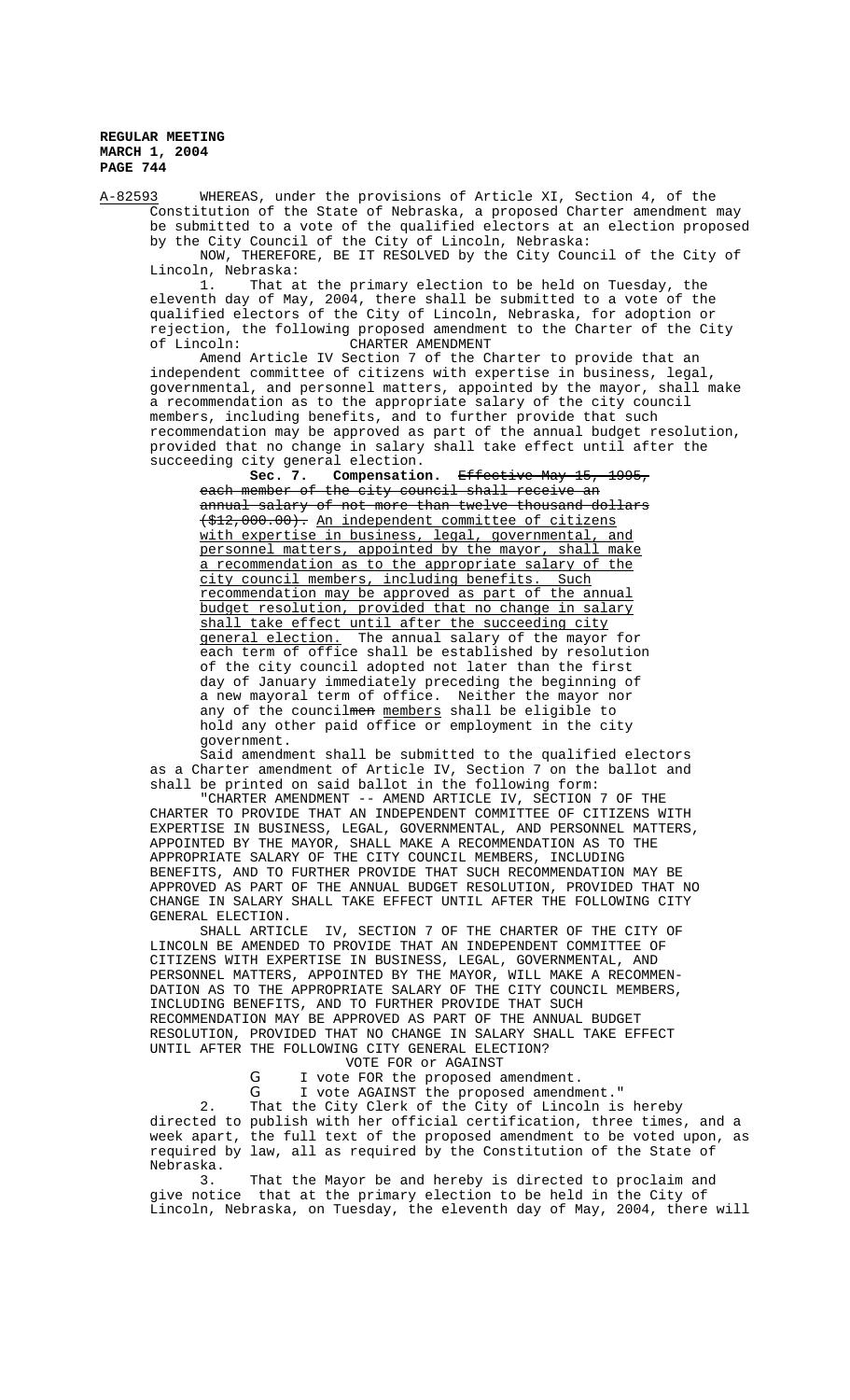be submitted to the qualified electors of the City of Lincoln, Nebraska, for adoption or rejection, the proposition set forth in Section 1 hereof, and the City Clerk is directed to publish the said proclamation as provided by law.<br>4. That th

That the City Clerk of the City of Lincoln is further directed to notify the Election Commissioner of Lancaster County of the submission of this proposition, and to procure the necessary ballots and make all other necessary arrangements for the same.

Introduced by Annette McRoy Seconded by Svoboda & carried by the following vote: AYES: Cook, McRoy, Newman, Svoboda, Werner; NAYS: Camp, Friendt.

ACCEPTING THE REPORT OF NEW AND PENDING CLAIMS AGAINST THE CITY AND APPROVING DISPOSITION OF CLAIMS SET FORTH THEREIN FOR THE PERIOD OF FEBRUARY 1 - 15, 2004 - DEPUTY CLERK read the following resolution, introduced by

Annette McRoy, who moved its adoption. Seconded by Friendt.

COOK Moved to place the claims of Randall Heiliger and Nathan Thomas on Pending. Seconded by Newman. No vote.

COOK Amended his motion to delete lines 15 & 17. Seconded by Newman. No Vote.<br>SVOBODA

Moved to separate the claims of Randall Heiliger and Nathan Thomas.

 Seconded by Werner & carried by the following vote: AYES: Camp, Cook, Friendt, McRoy, Newman, Svoboda, Werner; NAYS: None.

Final vote on removing claim of Randall Heiliger carried by the following: AYES: Camp, Cook, Friendt, McRoy, Newman, Svoboda, Werner; NAYS: None.

Final vote on removing claim of Nathan Thomas carried by the following: AYES: Camp, Cook, Friendt, Newman; NAYS: McRoy, Svoboda,

Werner.<br>A-82605 B BE IT RESOLVED by the City Council of the City of Lincoln, Nebraska:

That the claims listed in the attached report, marked as Exhibit "A", dated February 17, 2004, of various new and pending tort claims filed against the City of Lincoln with the Office of the City Attorney or the Office of the City Clerk, as well as claims which have been disposed of, are hereby received as required by <u>Neb. Rev. Stat.</u> § 13-905 (Reissue 1997). The dispositions of claims by the Office of the City Attorney, as shown by the attached report, are hereby approved:

| DENIED                     |                     | ALLOWED OR SETTLED           |             |
|----------------------------|---------------------|------------------------------|-------------|
| Norman & Janet Pavlish     | \$1,000.00          | Farm Bureau Insurance Co.    |             |
| Melissa Pavlish            | 250,000.00          | (Lind Lawn Service, Insured) | 800.00<br>S |
| Kelly Kath                 | NAS*                | Scott Stovall                | 200.00      |
| Patrick & Barb Orr         | 6,759.49            | Angela Dietz                 | 7,616.00    |
| Bob McDowell/A-1 Pawn Shop | NAS*                | W. Isaac Epperson            | 1,125.01    |
| Randall Heiliger           | <del>1,200.79</del> | Wallace Burgeson             | 502.18      |
| David Weverka              | NAS*                | Paula S. Beckman             | 3,436.65    |
| Nathan E. Thomas           | $\text{WAS}^*$      | Harold Shuey                 | 1,556.76    |
| Greg Hynes                 | 5,500.00            | Matt Lyberis                 | 622.00      |
|                            |                     | David & Kris Ficke           | 1,432.85    |
| * No Amount Specified.     |                     | State Farm Insurance Co.     |             |
|                            |                     | (Robin & Trenton Baker)      | 6,000.00    |
|                            |                     | Lois Lockman                 | 1,000.00    |

The City Attorney is hereby directed to mail to the various claimants listed herein a copy of this resolution which shows the final disposition of their claim.

Introduced by Annette McRoy Final vote on remaining claims: AYES: Camp, Cook, Friendt, McRoy, Newman, Svoboda, Werner; NAYS: None.

SETTING THE HEARING DATE OF MONDAY, MARCH 15, 2004, AT 1:30 PM FOR APPLICATION OF PEKING PALACE LINCOLN INC. DBA PEKING PALACE FOR A CLASS J LIQUOR LICENSE AT 8341 "O" STREET - DEPUTY CLERK read the following resolution, introduced by Annette McRoy, who moved its adoption:

A-82606 BE IT RESOLVED by the City Council, of the City of Lincoln, that a hearing date is hereby set for Monday, March 15, 2004, at 1:30 p.m. or as soon thereafter as possible in the City Council Chambers, County-City Building, 555 S.  $10^{\text{th}}$  Street, Lincoln, NE, for the Application of Peking Palace Lincoln Inc. dba Peking Palace for a Class J Liquor License at 8341 "O" Street.

If the Police Department is unable to complete the investigation by said time, a new hearing date will be set.

Introduced by Annette McRoy Seconded by Werner & carried by the following vote: AYES: Camp, Cook, Friendt, McRoy, Newman, Svoboda, Werner; NAYS: None.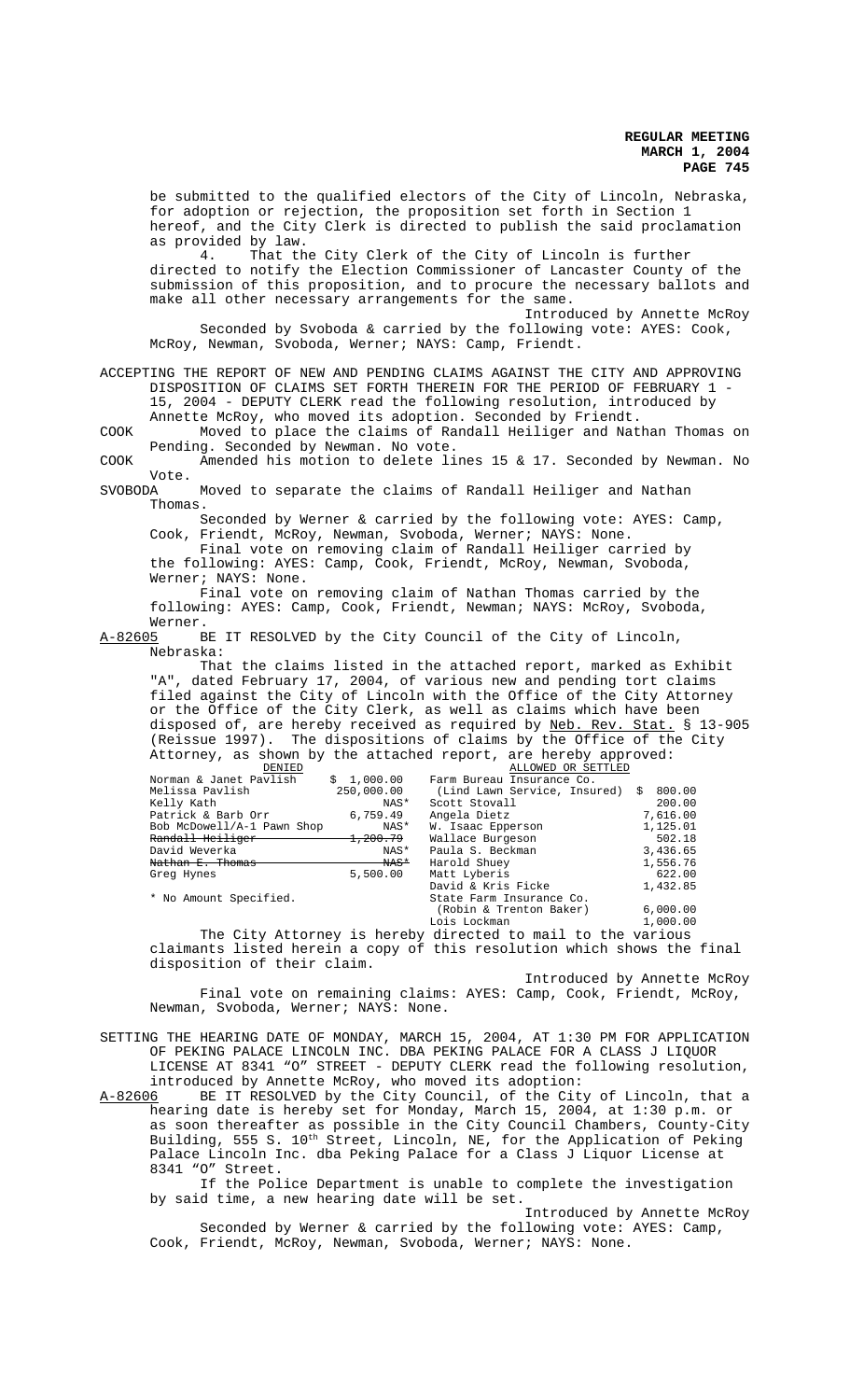SETTING THE HEARING DATE OF MONDAY, MARCH 15, 2004, AT 1:30 PM FOR APPLICATION OF MESAL ENTERPRISES LLC DBA ON THE GO FOR A CLASS B LIQUOR LICENSE AT 5240 SOUTH 48TH STREET - DEPUTY CLERK read the following resolution, introduced by Annette McRoy, who moved its adoption:

A-82607 BE IT RESOLVED by the City Council, of the City of Lincoln, that a hearing date is hereby set for Monday, March 15, 2004, at 1:30 p.m. or as soon thereafter as possible in the City Council Chambers, County-City Building, 555 S. 10<sup>th</sup> Street, Lincoln, NE, for the Application of Mesal Enterprises LLC dba On the Go for a Class B Liquor License at 5240 South 48<sup>th</sup> Street.

If the Police Department is unable to complete the investigation by said time, a new hearing date will be set.

Introduced by Annette McRoy Seconded by Werner & carried by the following vote: AYES: Camp, Cook, Friendt, McRoy, Newman, Svoboda, Werner; NAYS: None.

SPECIAL PERMIT 1713B - APPLICATION OF WILLIAM KREIN TO AMEND THE BOUNDARIES OF ASPEN 3<sup>RD</sup> ADDITION COMMUNITY UNIT PLAN AND ADD TEN RESIDENTIAL LOTS FOR A TOTAL OF 205 SINGLE FAMILY, TOWNHOUSE, AND MULTI-FAMILY UNITS ON PROPERTY GENERALLY LOCATED AT S. 56TH STREET AND PINE LAKE ROAD - PRIOR to reading:

- COOK Moved to place Bill #04R-12 on pending with no date certain. Seconded by Friendt & carried by the following vote: AYES: Camp, Cook, Friendt, McRoy, Newman, Svoboda, Werner; NAYS: None.
- USE PERMIT 155 APPLICATION OF WILLIAM KREIN TO CONSTRUCT NINE 5,000 SQ. FT. OFFICE BUILDINGS ON PROPERTY GENERALLY LOCATED AT S. 56TH STREET AND PINE LAKE ROAD - PRIOR to reading:
- COOK Moved to place Bill #04R-13 on pending with no date certain. Seconded by Friendt & carried by the following vote: AYES: Camp, Cook, Friendt, McRoy, Newman, Svoboda, Werner; NAYS: None.

#### **PETITIONS & COMMUNICATIONS - NONE**

#### **REPORTS OF CITY OFFICERS**

- CLERK'S LETTER AND MAYOR'S APPROVAL OF RESOLUTIONS AND ORDINANCES PASSED BY COUNCIL ON FEBRUARY 23, 2004 - DEPUTY CLERK presented said report which was placed on file in the Office of the City Clerk.
- REPORT FROM CITY TREASURER TELECOMMUNICATION OCCUPATION TAX FOR THE MONTH OF JANUARY, 2004: SPRINT SPECTRUM LP, D & D COMMUNICATIONS INC, TRI-M COMMUNICATIONS INC, ZONE TELECOM INC, ASSOCIATION ADMINISTRATORS INC, LDMI TELECOMMUNICATIONS INC, NOS COMMUNICATIONS INC, GTC TELECOM CORP, LIGHTYEAR COMMUNICATIONS INC, GLOBALCOM INC, WORLDXCHANGE CORP, AFFINITY

NETWORK INC, NEXTEL WEST CORP, TELCO DEVELOPMENT GROUP INC, TELECORP COMMUNICATIONS INC, ATT WIRELESS SERVICE, AND CELLULAR ONE - DEPUTY CLERK presented said report which was placed on file in the Office of the City Clerk. (20)

- REPORT FROM CITY TREASURER OF FRANCHISE TAX FOR THE MONTH OF JANUARY, 2004 FROM AQUILA - DEPUTY CLERK presented said report which was placed on file in the Office of the City Clerk. (16-1)
- REQUEST OF PUBLIC WORKS TO SET A PUBLIC HEARING DATE OF MONDAY, MARCH 29, 2004, AT 5:30 P.M. AND PLACE ON THE FORMAL CITY COUNCIL AGENDA THE FOLLOWING - DEPUTY CLERK requested motion to approve a Public Hearing date of Monday, March 29, 2004 at 5:30P.M. and to place on formal agenda.
	- 04-26 To provide authority to create an Alley Grading District in the north/south alley, North 58<sup>th</sup> to Touzalin Avenue, Gladstone Street to Judson Street.
	- 04-27 To provide authority to create an Alley Graveling District in the north/south alley, North 58th to Touzalin Avenue, Gladstone Street to Judson Street.
	- 04-31 To provide authority to create a Sewer District in Lazy Acres Subdivision, Mockingbird Lane North, South, East and West and assess the cost thereof against the benefitted properties.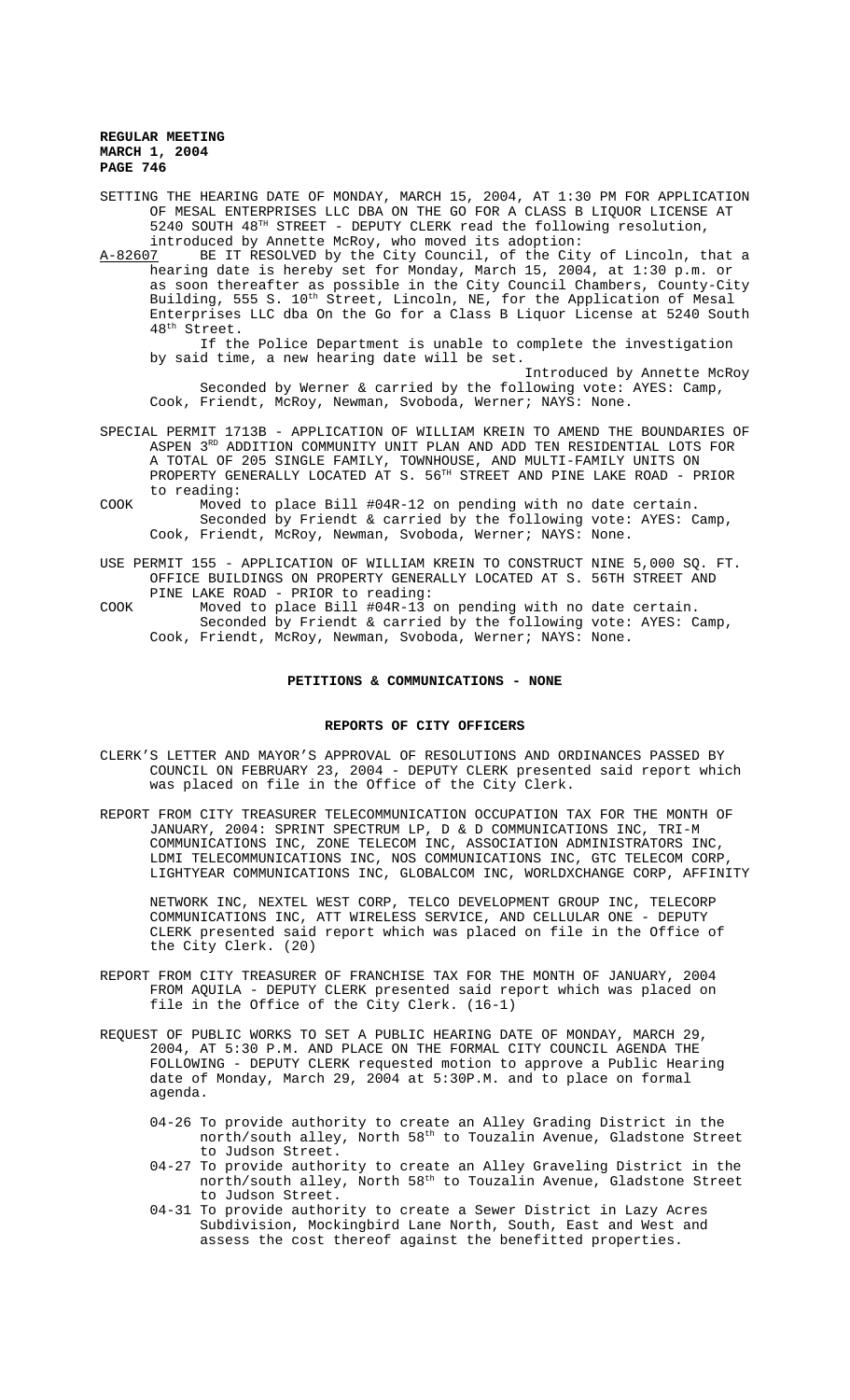- 04-32 To provide authority to create a Water District in Lazy Acres Subdivision, Mockingbird Lane North, South, East and West and assess the cost thereof against the benefitted properties.
- 04-33 To provide authority to create a Paving District in Lazy Acres Subdivision, Mockingbird Lane North, South, East and West and assess the cost thereof against the benefitted properties. WERNER Moved to withdraw Bill #04-26 and 04-27.
	- Seconded by Cook & carried by the following vote: AYES: Camp, Cook, Friendt, McRoy, Newman, Svoboda, Werner; NAYS: None.
- MCROY Moved to approve the Public Hearing date for Bill #04-31, 04-32, and 04-33. Seconded by Werner & carried by the following vote: AYES: Camp,

Cook, Friendt, McRoy, Newman, Svoboda, Werner; NAYS: None.

# ORDINANCES - 1<sup>st</sup> READING

- APPROVING TWO THREE-YEAR/5,000 HOUR LEASE AGREEMENTS WITH A BUYOUT OPTION BETWEEN THE CITY AND ELGIN SWEEPER COMPANY TO PROVIDE TWO FOUR-WHEELED STREET SWEEPERS FOR SWEEPING OF RESIDENTIAL AND ARTERIAL STREETS - DEPUTY CLERK read an ordinance, introduced by Annette McRoy, approving two three-year lease agreements between the City of Lincoln, Nebraska and Elgin Sweeper Company for an Elgin Eagle "F" Street Sweepers for sweeping of residential and arterial streets, the first time.
- AMENDING § 2.76.040 DEFINITIONS OF THE LINCOLN MUNICIPAL CODE TO ALLOW POLICE TRAINEES TO PARTICIPATE IN THE CITY'S HEALTH CARE PLAN - DEPUTY CLERK read an ordinance, introduced by Annette McRoy, amending Section 2.76.040 of the Lincoln Municipal Code to amend the definition of "noncareer service positions" to allow police trainees to participate in the City's health care plan; and repealing Section 2.76.040 of the Lincoln Municipal Code as hitherto existing, the first time.
- AMENDING THE PAY SCHEDULE FOR THE EMPLOYEE GROUP PREFIXED BY THE LETTER A BY AMENDING THE PAY SCHEDULE FOR THE JOB CLASSIFICATIONS OF OPERATIONS QUALITY ASSURANCE COORDINATOR, PARK PLANNING ASSISTANT, STARTRAN HANDI-VAN SUPERVISOR, AND FOOD PRODUCTION MANAGER; AND CHANGING THE JOB TITLE OF ARBORIST III TO FORESTRY OPERATIONS SUPERVISOR AND ARBORIST IV TO CITY FORESTE - DEPUTY CLERK read an ordinance, introduced by Annette McRoy, amending Section 1 of Ordinance No. 18220 relating to the pay schedules of employees whose classifications are assigned to the pay range which is prefixed by the letter "A" by creating the job classifications of Operations Quality Assurance Coordinator, Park Planning Assistant, and StarTran Handi-Van Supervisor; by changing the title of the job classification Arborist III to Forestry Operations Supervisor and changing the title of the job classification Arborist IV to City Forester; and by amending the pay range of Food Production Manager from A0 t A04, the first time.
- AMENDING THE PAY SCHEDULE FOR THE EMPLOYEE GROUP PREFIXED BY THE LETTER N BY AMENDING THE PAY RANGE FOR THE JOB CLASSIFICATIONS OF COOK AND FOOD SERVICE WORKER - DEPUTY CLERK read an ordinance, introduced by Annette McRoy, amending Section 1 of Ordinance No. 18217 relating to the pay schedules of employees whose classifications are assigned to the pay range which is prefixed by the letter "N" by changing the pay range of the job classification of "Cook" (5435) from (N03) to (N05) and changing the pay range of the job classification "Food Service Workers" from (N01)to (N03), the first time.
- ANNEXATION NO. 03002 AMENDING THE LINCOLN CORPORATE LIMITS MAP BY ANNEXING APPROXIMATELY 53.52 ACRES OF PROPERTY GENERALLY LOCATED EAST OF SOUTHEAST OF THE INTERSECTION OF SOUTH 84TH STREET AND HIGHWAY 2 DEPUTY CLERK read an ordinance, introduced by Annette McRoy, annexing and including the below described land as part of the City of Lincoln, Nebraska and amending the Corporate Limits Map attached to and made part of Ordinance No. 18208, to reflect the extension of the corporate limits boundary of the City of Lincoln, Nebraska established and shown thereon, the first time.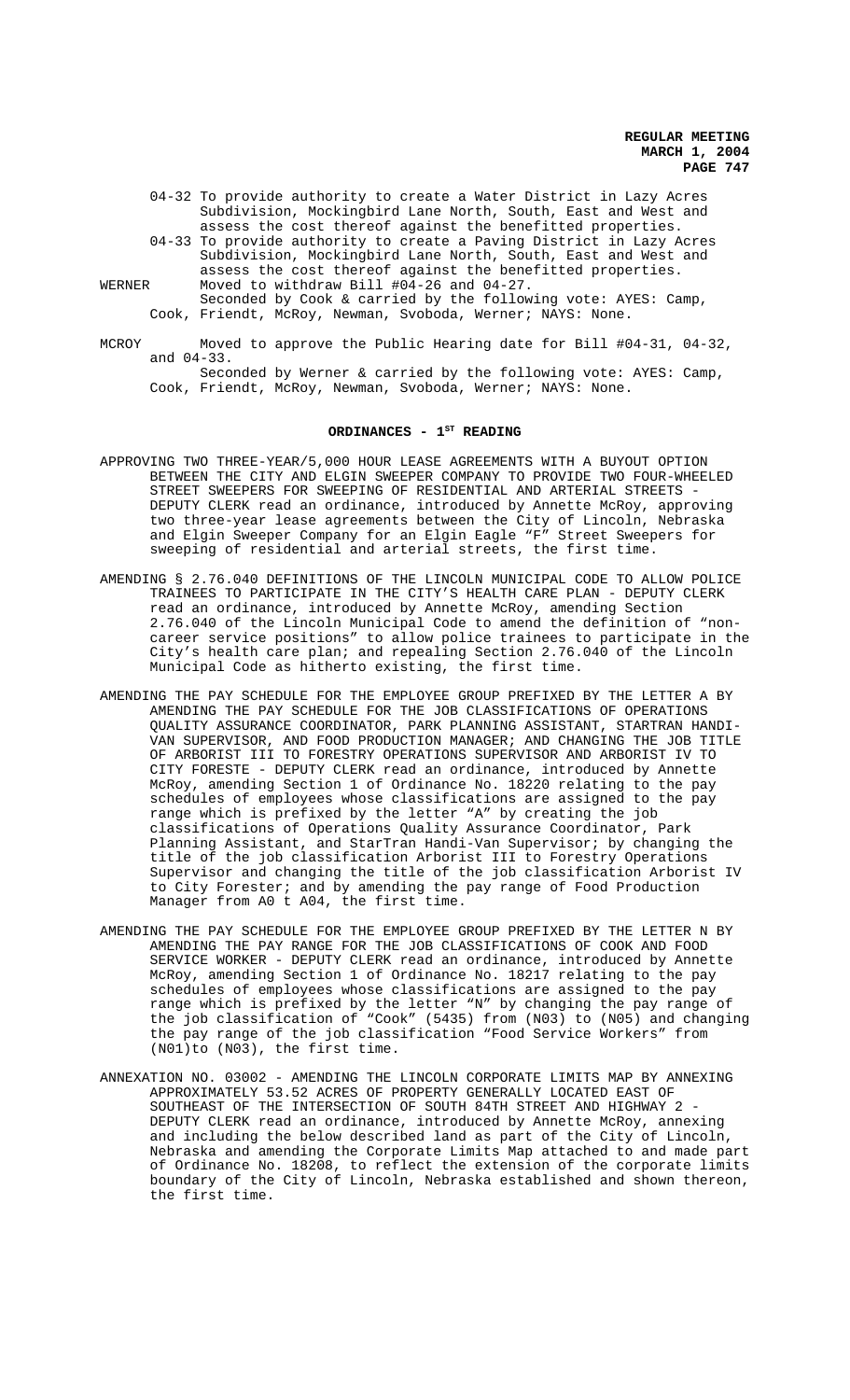- CHANGE OF ZONE 3411 APPLICATION OF EIGER CORPORATION FOR A CHANGE OF ZONE FROM AG AGRICULTURAL DISTRICT AND AGR AGRICULTURAL RESIDENTIAL DISTRICT TO H-4 GENERAL COMMERCIAL DISTRICT AND B-5 PLANNED REGIONAL BUSINESS DISTRICT, ON PROPERTY GENERALLY LOCATED SOUTHEAST OF THE INTERSECTION OF SOUTH 84TH STREET AND HIGHWAY 2 - DEPUTY CLERK read an ordinance, introduced by Annette McRoy, amending the Lincoln Zoning District Maps attached to and made a part of Title 27 of the Lincoln Municipal Code, as provided by Section 27.05.020 of the Lincoln Municipal Code, by changing the boundaries of the districts established and shown thereon, the first time.
- CHANGE OF ZONE 04001 AMENDING CHAPTER 27.82 OF THE LINCOLN MUNICIPAL CODE RELATING TO IMPACT FEES BY REVISING THE DEFINITION OF LOW-INCOME OWNER-OCCUPIED HOUSING; TO ADD ELIGIBILITY CRITERIA FOR LOW-INCOME OWNER-OCCUPIED HOUSING EXEMPTIONS FROM IMPACT FEES AND MODIFY THE PROVISIONS REGARDING WHEN A REQUEST FOR EXEMPTION MUST BE MADE; AND TO MODIFY THE PROVISIONS REGARDING APPROVAL OF OWNER-OCCUPIED LOW-INCOME HOUSING EXEMPTION AND REIMBURSEMENT OF IMPACT FEES PAID - DEPUTY CLERK read an ordinance, introduced by Annette McRoy, amending Chapter 27.82 of the Lincoln Municipal Code relating to impact fees by amending Section 27.82.040 to revise the definition of "Low-to-Moderate-Income Owner-Occupied Housing", to delete the definitions of "Income Area, Low" and "Income Area, Moderate," to add a new definition for "Low-to-Moderate-Income Area", and to clarify the definition of "Low Income Rental Housing"; amending Section 27.82.060 to add eligibility criteria for Low-to-Moderate-Income Owner-Occupied Housing exemptions from Impact Fees and modifying the provisions regarding when a request for exemption must be made; amending Section 27.82.080 to modify the provisions regarding approval of Low-to-Moderate-Income Owner-Occupied Housing exemption and reimbursement of impact fees paid; and repealing Sections 27.82.040, 27.82.060, and 27.82.080 of the Lincoln Municipal Code as hitherto existing, the first time.
- CHANGE OF ZONE 04003 AMENDING SECTIONS 27.63.680 AND 27.63.685 OF THE LINCOLN MUNICIPAL CODE RELATING TO THE SALE OF ALCOHOLIC BEVERAGES FOR CONSUMPTION ON THE PREMISES AND OFF THE PREMISES AS A PERMITTED SPECIAL USE; TO DELETE CITY COUNCIL WAIVERS OF THE SPECIAL CONDITIONS FOR SAID USES; TO DELETE THE PROVISION ALLOWING FOR MITIGATION OF ADVERSE EFFECTS APPROVED BY THE PLANNING DIRECTOR WHEN A LICENSED PREMISES IS LOCATED 100 FEET OR CLOSER TO CERTAIN LISTED USES; TO REQUIRE A LICENSED PREMISES TO BE LOCATED NO CLOSER THAN 100 FEET FROM A PARK, CHURCH, OR STATE MENTAL HEALTH INSTITUTION; TO DELETE THE REQUIREMENT THAT A LICENSED PREMISES BE LOCATED NO CLOSER THAN 100 FEET FROM RESIDENTIAL USES IN NONRESIDENTIAL DISTRICTS; AND TO DELETE PROVISIONS PROHIBITING APPROVAL OF THE SPECIAL PERMITS BY THE PLANNING COMMISSION - DEPUTY CLERK read an ordinance, introduced by Annette McRoy, amending Sections 27.63.680 and 27.63.685 of the Lincoln Municipal Code relating to the sale of alcoholic beverages for consumption on the premises and off the premises as a permitted special use, respectively, to delete City Council waivers of the special conditions for said uses, to delete the provision allowing for mitigation of adverse effects approved by the Planning Director when an licensed premises is located 100 feet or closer to certain listed uses, to also require a licenses premises to be located no closer than 100 feet from a park, church, or state mental health institution, to delete the requirement that a licenses premise be located no closer than 100 feet from residential uses, and to delete provisions prohibiting approval of the special permits by the Planning Commission; and repealing Sections 27.63.680 and 27.63.685 of the Lincoln Municipal Code as hitherto existing, the first time.
- CHANGE OF ZONE 04004 APPLICATION OF BRIAN AND KYM PINKERTON FOR A CHANGE OF ZONE FROM R-3 RESIDENTIAL DISTRICT TO O-2 SUBURBAN OFFICE DISTRICT ON PROPERTY GENERALLY LOCATED AT THE SOUTHWEST CORNER OF SOUTH 84TH STREET AND PIONEERS BOULEVARD - DEPUTY CLERK read an ordinance, introduced by Annette McRoy, amending the Lincoln Zoning District Maps attached to and made apart of Title 27 of the Lincoln Municipal Code, as provided by Section 27.05.020 o the Lincoln Municipal Code, by changing the boundaries of the districts established and shown thereon, the first time.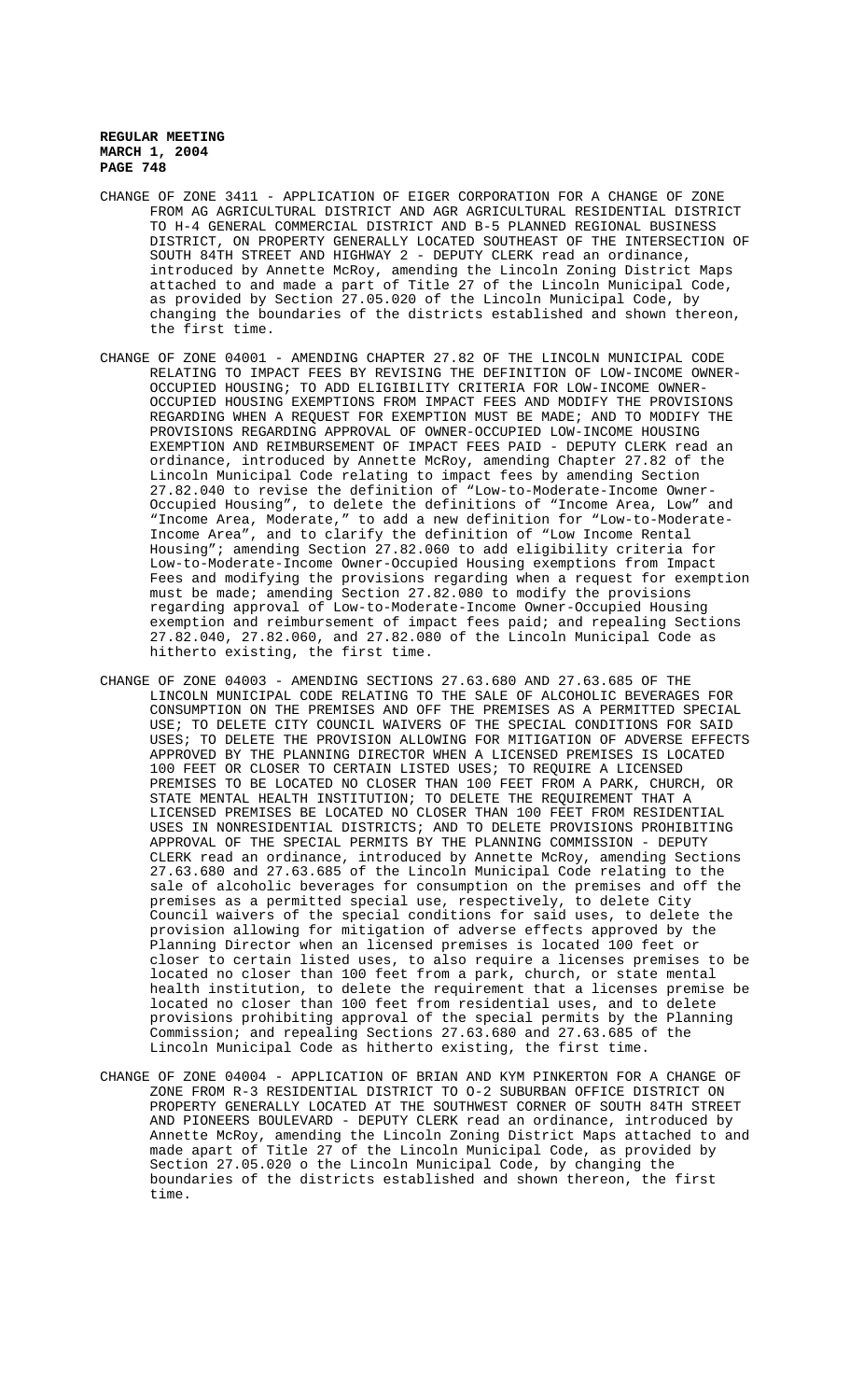#### ORDINANCES - 3<sup>RD</sup> READING

CHANGE OF ZONE 3429 - APPLICATION OF WILLIAM KREIN FOR A CHANGE OF ZONE FROM R-4 RESIDENTIAL DISTRICT TO R-T RESIDENTIAL TRANSITION DISTRICT ON PROPERTY GENERALLY LOCATED AT S. 56<sup>TH</sup> STREET AND PINE LAKE ROAD - DEPUTY CLERK read an ordinance, introduced by Ken Svoboda, amending the Lincoln Zoning District Maps attached to and made a part of Title 27 of the Lincoln Municipal Code, as provided by Section 27.05.020 of the Lincoln Municipal Code, by changing the boundaries of the districts established and shown thereon, the third time.

COOK Moved to place Bill #04-13 on pending with no date certain. Seconded by Friendt & carried by the following vote: AYES: Camp, Cook, Friendt, McRoy, Newman, Svoboda, Werner; NAYS: None.

AMENDING TITLE 2 OF THE LINCOLN MUNICIPAL CODE BY CREATING A NEW CHAPTER 2.81 TO PROVIDE FOR LIVING WAGE OF AT LEAST 110% OF THE FEDERAL POVERTY GUIDELINE FOR A FAMILY OF FOUR, OR 100% OF THE FEDERAL POVERTY GUIDELINE IF DESCRIBED HEALTH INSURANCE BENEFITS ARE PAID BY THE EMPLOYER, TO BE ADJUSTED JULY 1 OF EACH YEAR HEREAFTER - DEPUTY CLERK read an ordinance, introduced by Terry Werner, amending Title 2 of the Lincoln Municipal Code relating to Officers Departments and Personnel by creating a new Chapter 2.81 to provide for a Living Wage of at least 110% of the federal poverty guideline for a family of our, or 100% of the federal poverty guideline if described health insurance benefits are paid by the employer, and mandating adjustments July 1 of each year hereafter, the third time.<br>WERNER Moved

Moved motion to Amend #1:

On page 10, line 10, after the word "interlocal", insert the following: ", bid,".

Seconded by Newman & carried by the following vote: AYES: Camp, Cook, Friendt, McRoy, Newman, Svoboda, Werner; NAYS: None. WERNER Moved motion to Amend #2:

On page 3, line 21, delete the word "permanent" and insert in lieu thereof the word "regular".

Seconded by Newman & carried by the following vote: AYES: Camp, Cook, Friendt, McRoy, Newman, Svoboda, Werner; NAYS: None.

WERNER Moved motion to Amend #4:<br>1. On page 1, line 11, 1. On page 1, line 11, delete the comma and insert in lieu thereof the word "and".

2. On page 1, lines 12 and 13, add a period after the word "Government" and delete the following language: "and provides financial assistance for the purpose of promoting economic development and job growth."

3. From page 2, line 14 through page 3, line 8, delete the definition of "City financial assistance recipient (CFAR) in its entirety.

4. On page 3, line 12, after the semicolon, insert the word "or".

5. Beginning on page 3, line 13, after the semicolon, delete the all the language beginning "(3) as" through the period on line 19.' 6. On page 4, line 1, delete the words "City financial

assistance recipient" and delete the comma after the word "contractor". 7. On page 4, line 2, add "or" before the word "subcontractor" and delete the word "or" after "subcontractor" and insert in lieu thereof the word  $\frac{\sqrt{6}}{1}$ .<br>8. On page 4,

On page  $4$ , line 13, strike "(1)".

9. On page 4, line 14, strike the semicolon and insert a period, and strike the remainder of the definition of subcontractor through the period at the end of line 18. 10. Beginning on page 5, line 20, strike the entire paragraph running through the end of line 2 on page 6. 11. On page 7, line 4, strike the words "and financial assistance awarded". 12. On page 7, lines 14 and 15, after the words "A contract" on line 14, delete the following language: "or other documents regarding the financial assistance". 13. On page 8, line 6, delete the comma between "Contractors" and "subcontractors", and insert in lieu thereof the word "and" and delete the words "and CFARs".

14. On page 8, line 12 strike ", or CFAR".

15. On page 8, line 19, delete both occurrences of the words "or  $\mathtt{CFAR}$  .

16. On page 9, line 2 delete the words "or CFAR".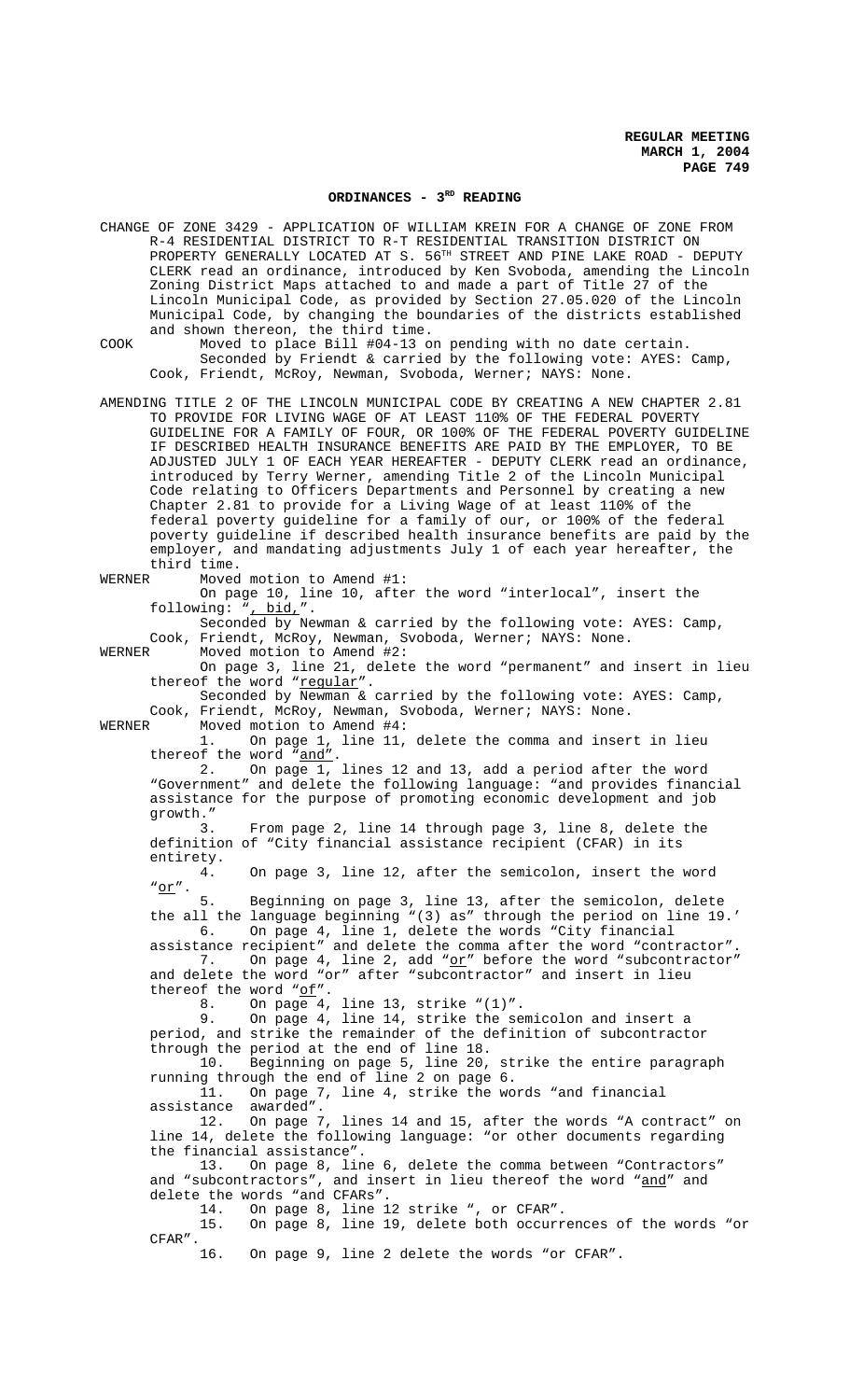> 17. On page 9, line 22, insert the word "or" after the first semicolon; add a period after the word "herein"; and delete the remainder of subsection (a) through the end of line 2 on page 10. 18. On page 10, line 17, delete the words "or financial assistance." 19. On page 10, lines 19 and 20, delete the words "and recipients of City financial assistance (as defined),"<br>20. On page 11, lines 2 and 3, delete the words 20. On page 11, lines 2 and 3, delete the words "or financial assistance agreement".<br>21. On page 11 21. On page 11, line 8, delete the words "and CFARs".<br>22. On page 11, line 12, delete the words "and CFARs" 22. On page 11, line 12, delete the words "and CFARs". 23. On page 11, lines 15 and 16, delete the words "or any agreement between a CFAR and tenants/leaseholders".<br>24. On page 11, line 19, delete the words On page 11, line 19, delete the words "or city financial assistance". 25. On page 11, line 17, delete the comma between "Contractors" and "subcontractors", and insert in lieu thereof the word "and"; and delete the words "and CFARs". 26. On page 11, line 20, delete the comma between "Contractors" and "subcontractors", and insert in lieu thereof the word "and"; and delete the words "and CFARs".<br>27. On page 10, line On page 10, line 17, delete the words "or financial assistance." 28. On page 10, lines 19 and 20, delete the words "and recipients of City financial assistance as defined,". 29. On page 11, lines 2 and 3, delete the words "or financial assistance agreement". 30. On page 11, line 8, delete the words "and CFARs". 31. On page 11, line 12, delete the words "and CFARs". 32. On page 11, line 17, delete the comma between "Contractors" and "subcontractors", and insert in lieu thereof the word "and"; and delete the words "and CFARs".<br>33. On page 11, line On page 11, line 20, delete the comma between "Contractors" and "subcontractors", and insert in lieu thereof the word "and"; and delete the words "and CFARs". 34. On page 12, line 21, delete the comma between "Contractors" and "subcontractors", and insert in lieu thereof the word "and"; and delete the words "and CFARs".<br>35. On page 13, lines On page 13, lines 3 and 4, delete the words "or city financial assistance,". 36. On page 13, line 8, delete the comma between "Contractors" and "subcontractors", and insert in lieu thereof the word "and"; and delete the words "and CFARs". 37. On page 13, line 19, delete the words "and financial assistance agreements".<br>38. On page 14, On page 14, line 1, delete the comma between "contractors" and "subcontractors", and insert in lieu thereof the word "and"; and delete the words "and financial assistance recipients". 39. On page 14, line 3, delete the comma between "contractor" and "subcontractor", and insert in lieu thereof the word "or"; and delete the words "or CFARs". 40. On page 14, line 6, delete the comma between "contractor" and "subcontractor", and insert in lieu thereof the word " $o$ r"; and delete the words "or CFARs". 41. On page 14, line 10, delete the comma between "contract" and "subcontract", and insert in lieu thereof the word "or"; and delete the words "or financial assistance agreement".<br>42. On page 14, line 12, delete th On page 14, line 12, delete the words "or financial assistance". 43. On page 14, line 14, delete the comma between "contractor" and "subcontractor", and insert in lieu thereof the word " $o$ r"; and delete the words "or CFARs".<br>44. On page 16, line On page 16, line 16, delete the words "and City financial assistance". 45. On page 16, line 18, add the word "and" after the semicolon. 46. On page 16, Line 19, delete the semicolon and insert in lieu thereof a period; and delete the remainder of that sentence through the period on line 21. Seconded by Newman & carried by the following vote: AYES: Camp, Cook, Friendt, McRoy, Newman, Svoboda, Werner; NAYS: None.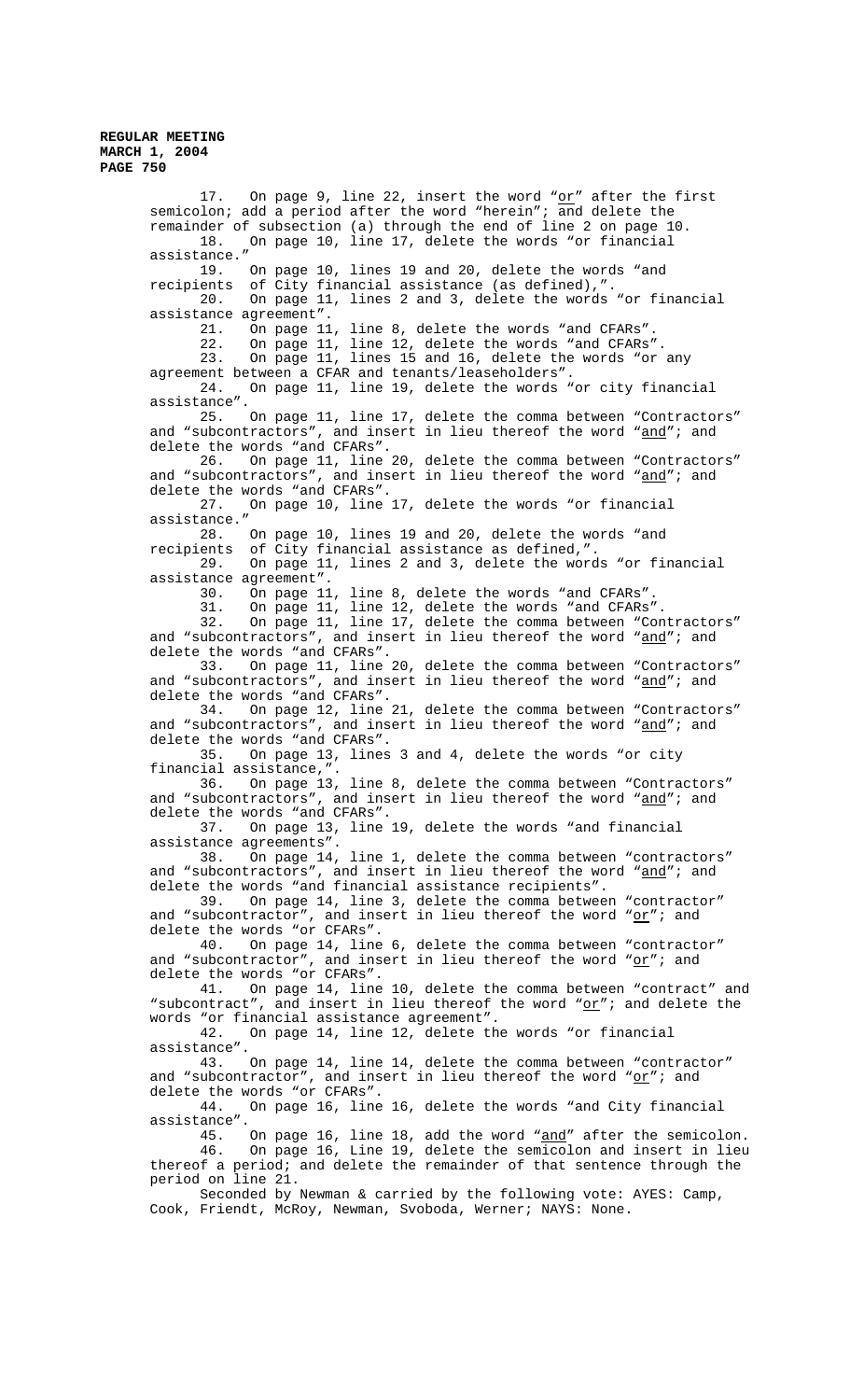WERNER Moved motion to Amend #5: 1. On page 3, lines 21 and 22, delete the words "for the City". Seconded by Newman & carried by the following vote: AYES: Camp, Cook, Friendt, McRoy, Newman, Svoboda, Werner; NAYS: None.<br>WERNER Moved motion to Amend #6: Moved motion to Amend #6: 1. On page 3, delete lines 3 through 8 (referring to tenants and leaseholders of a CFAR) in their entirety. 2. On page 3, lines 15 through 19, delete the following language: "; (4) by a service contractor of a CFAR and who expends at least half of his or her time on the premises of the CFAR and is directly involved with the funded project, program or property which is the subject of city financial assistance; or (5) not as a principal or independent contractor and expends at least half of his or her time on the contract or project that qualifies for CFAR". 3. On page 4, line 6 delete ":  $(1)$ ". 4. On page 4, line 9, delete the semicolon and insert a period, and delete the remainder of that sentence through the period on line 10. 5. On page 4, line 13, delete "(1)". 6. On page 4, line 14, strike the semicolon and insert a period, and strike the remainder of the definition of subcontractor through the period at the end of line 18. 7. On page 11, line 12, delete "and CFARs". 8. On page 11, line 14, delete "or tenants/leaseholders". 9. On page 11, lines 15 and 16, delete the words "or any agreement between a CFAR and tenants/leaseholders". Seconded by Newman & carried by the following vote: AYES: Camp, Cook, Friendt, McRoy, Newman, Svoboda, Werner; NAYS: None.<br>WERNER Moved motion to Amend #7: Moved motion to Amend #7: 1. On page 2, between lines 5 and 6, insert the following language: "The City finds that it is within its discretion to set a base wage rate for specified employees in furtherance of a legitimate public purpose and to define the term responsible bidder for purposes of the Lincoln City Charter and Nebraska law." Seconded by Newman & carried by the following vote: AYES: Cook, McRoy, Newman, Werner; NAYS: Camp, Friendt, Svoboda.<br>WERNER Moved motion to Amend #8: Moved motion to Amend #8: 1. On page 2, between lines 5 and 6, insert a new subparagraph (d) to read as  $f$ ollows: " $(d)$  It is the intent of this ordinance to legislate minimum wages and health benefits of individuals that perform pursuant to a contract with the City as opposed to all employees of a party who has contracted with the City. Seconded by Newman & carried by the following vote: AYES: Cook, Friendt, McRoy, Newman, Svoboda, Werner; NAYS: Camp.<br>WERNER Moved motion to Amend #9: Moved motion to Amend #9: 1. On page 10, between 10 and 11, insert a new subparagraph (g)\*\*\* to read as follows: "(g) Any service contract which primarily benefits or involves physically or mentally disabled individuals or senior citizens (over 65 years of age)." Seconded by Newman & carried by the following vote: AYES: Camp, Cook, Friendt, McRoy, Newman, Svoboda, Werner; NAYS: None. CAMP Moved motion to Amend #10:<br>1. On page 5, line 2, s On page 5, line 2, section  $2.81.030$ , subsection  $(a)$ , delete "Wages."and insert in lieu thereof "Base Wage Rate.". 2. In Amendment #7 delete words "base wage rate" and insert in lieu thereof "Base Wage Rate". Seconded by Svoboda & carried by the following vote: AYES: Camp, Cook, Friendt, McRoy, Newman, Svoboda, Werner; NAYS: None. FRIENDT Moved to delay Public Hearing for one week to 3/8/04. Seconded by Svoboda & lost by the following vote: AYES: Camp, Friendt, Svoboda; NAYS: Cook, McRoy, Newman, Werner. WERNER Moved to pass the ordinance as read. Seconded by Newman & carried by the following vote: AYES: Cook, McRoy, Newman, Werner; NAYS: Camp, Friendt, Svoboda. The ordinance, being numbered **#18308**, is recorded in Ordinance Book #25. AMENDING TITLE 12 OF THE LINCOLN MUNICIPAL CODE RELATING TO PARKS BY ADDING A NEW CHAPTER 12.22, ENHANCED MEDIAN ROUNDABOUT AND CUL-DE-SAC CENTER ISLAND LANDSCAPING, TO PROVIDE CONDITIONS FOR THE PLACEMENT OF ENHANCED LANDSCAPING IN MEDIAN ROUNDABOUT AND CUL-DE-SAC CENTER ISLAND AREA BY AN ABUTTING PROPERTY OWNER - DEPUTY CLERK read an ordinance, introduced by Jonathan Cook, amending Title 12 of the Lincoln Municipal Code relating to Parks by adding a new Chapter 12.22, Enhanced Median, Roundabout, and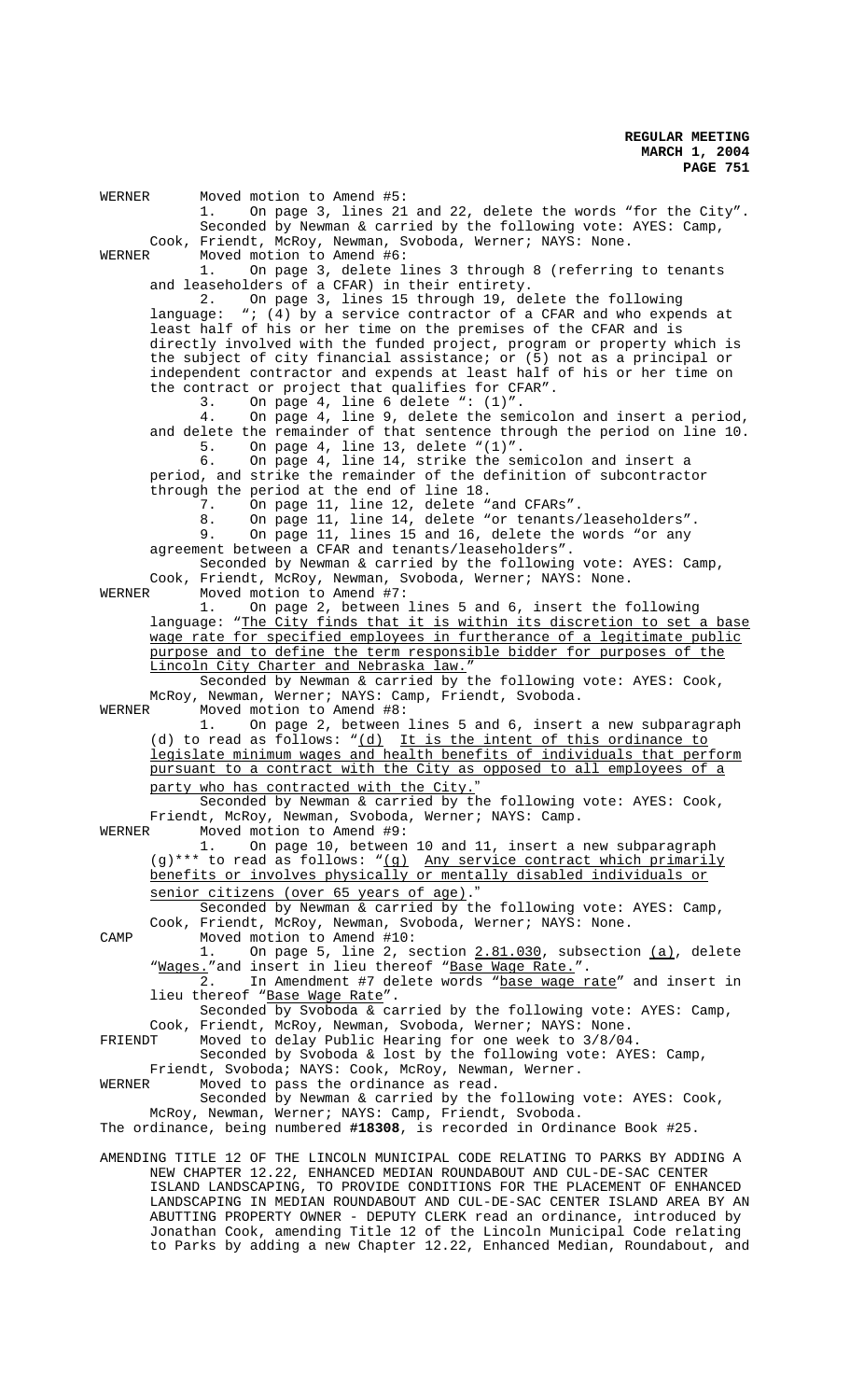Cul-de-sac Center Island Landscaping, to provide conditions for the placement of enhanced landscaping in median, roundabout, and cul-de-sac center island areas by an abutting property owner, the third time. COOK Moved to delay  $3^{rd}$  Reading on Bill #04-11 with Con't Public Hearing and Action to 4/5/04. Seconded by Newman & carried by the following vote: AYES: Camp, Cook, Friendt, McRoy, Newman, Svoboda, Werner; NAYS: None. APPROVING THE AGREEMENT FOR ATTACHING ANTENNAS TO CITY TOWER AND OTHER APPURTENANCES BETWEEN THE CITY AND U.S. CELLULAR FOR THE PLACEMENT OF ANTENNAS FOR TELECOMMUNICATION USES ON THE TOWER GENERALLY LOCATED AT SOUTH 84TH AND SOUTH STREET - DEPUTY CLERK read an ordinance, introduced by Jonathan Cook, whereas, the City of Lincoln owns a tower on Lincoln Water System property, generally located at South 84<sup>th</sup> and South, which is generally used for telecommunication uses and associated ground space, the third time. COOK Moved to pass the ordinance as read. Seconded by Newman & carried by the following vote: AYES: Camp, Cook, Friendt, McRoy, Newman, Svoboda, Werner; NAYS: None. The ordinance, being numbered **#18309**, is recorded in Ordinance Book #25. AMENDING CHAPTER 3.20 OF THE LINCOLN MUNICIPAL CODE RELATING TO STREET IMPROVEMENT VEHICLE TAX TO CREATE THE RESIDENTIAL REHABILITATION FUND TO BE USED ONLY FOR THE PURPOSE OF REHABILITATING EXISTING RESIDENTIAL STREETS - PRIOR to reading: FRIENDT Moved to continue  $3^{rd}$  Reading and to delay action on Bill  $#04-24$ for one week to 3/8/04. Seconded by Svoboda & carried by the following vote: AYES: Camp, Cook, Friendt, McRoy, Newman, Svoboda, Werner; NAYS: None. DEPUTY CLERK Read an ordinance, introduced by Jonathan Cook, amending Chapter 3.20 of the Lincoln Municipal Code relating to Street Improvement Vehicle Tax by adding a new section numbered 3.20.025 to add a definition for "rehabilitation"; adding a new section numbered 3.20.045 to add a definition for "residential street"; and amending Section

3.20.220 to create the "Residential Rehabilitation Fund" to be used only for the purpose of rehabilitating existing residential streets; and repealing Section 3.20.220 of the Lincoln Municipal Code as hitherto existing, the third time.

#### **IMPACT FEE APPEAL**

APPEAL OF IMPACT FEE DETERMINATION BY KELVIN KORVER FOR PROPERTY LOCATED AT SOUTH 91<sup>ST</sup> STREET AND HIGHWAY 2, LOTS 108 AND 109, I.T. LOCATED IN SECTION 23, TOWNSHIP 9 NORTH, RANGE 7 EAST OF THE 6TH P.M., LANCASTER COUNTY, NEBRASKA - PRIOR to reading:

MCROY Moved to withdraw this item.

Seconded by Friendt & carried by the following vote: AYES: Camp, Cook, Friendt, McRoy, Newman, Svoboda, Werner; NAYS: None. The appeal, having been **WITHDRAWN**, was assigned the File **#38-4459** & was placed on file in the Office of the City Clerk.

## **MISCELLANEOUS BUSINESS**

# **PENDING -**

DIRECTING SUBMITTAL TO THE QUALIFIED ELECTORS OF THE CITY A PROPOSED CHARTER AMENDMENT TO ARTICLE IV, SECTION 7, TO ALLOW THE COUNCIL, BY ORDINANCE, TO CHANGE THE COMPENSATION OF COUNCIL MEMBERS AND TO PROVIDE THAT NO INCREASE IN COMPENSATION SHALL BECOME EFFECTIVE DURING THE COUNCIL TERM IN WHICH VOTED - PRIOR to reading:

COOK Moved to withdraw Bill #02R-20 from Pending.

Seconded by Werner & carried by the following vote: AYES: Camp, Cook, Friendt, McRoy, Newman, Svoboda, Werner; NAYS: None. The resolution, having been **WITHDRAWN**, was assigned the File **#38-4460** & was placed on file in the Office of the City Clerk.